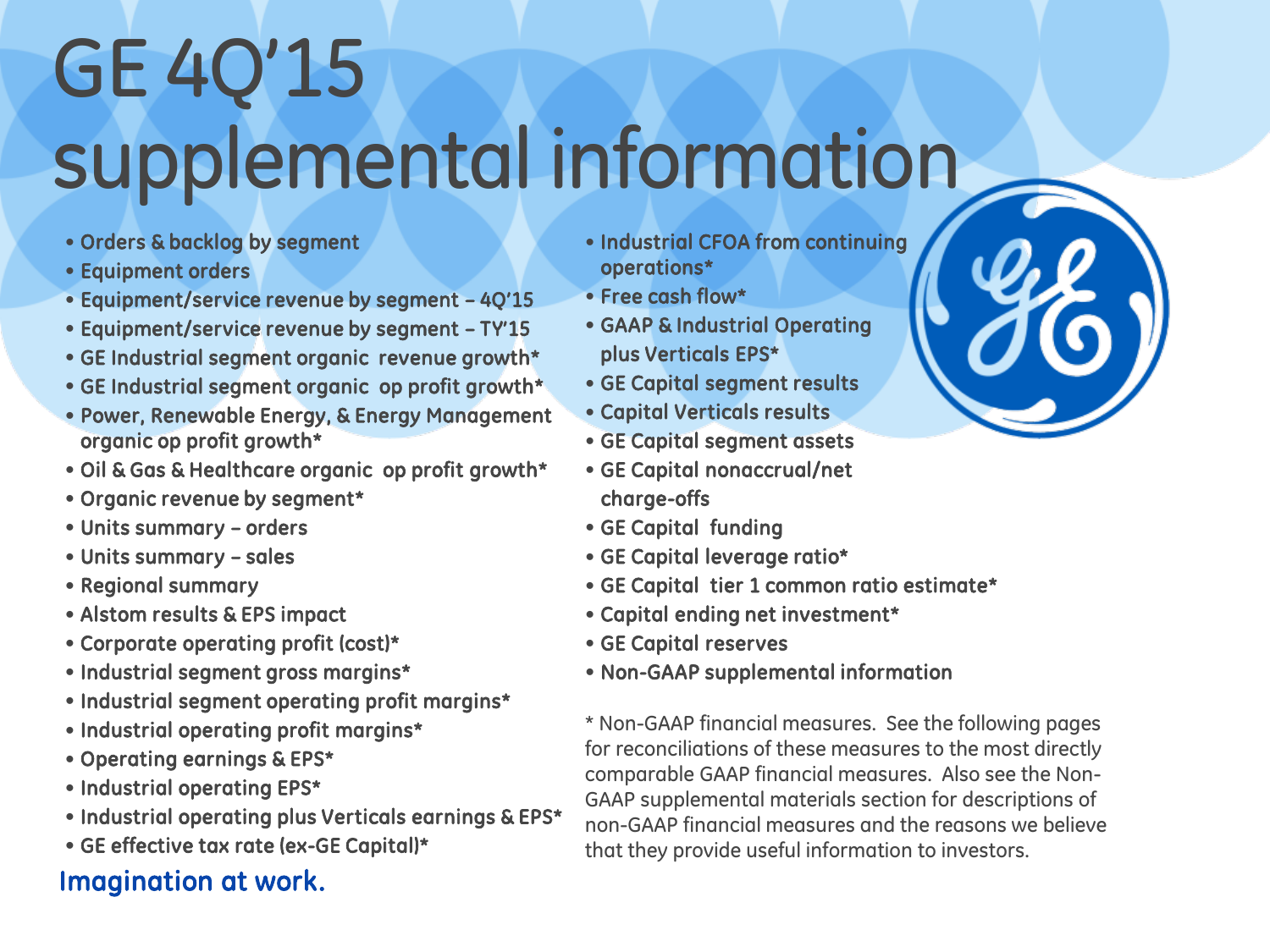## Orders & backlog by segment

(\$ in billions)

|                          | 4Q'15         |                  | <b>TY'15</b>  |                              | 4Q'15          |                |
|--------------------------|---------------|------------------|---------------|------------------------------|----------------|----------------|
|                          | <b>Orders</b> | $V\%$            | <b>Orders</b> | $V\%$                        | <b>Backlog</b> | $V\%$          |
| Power                    | \$9.6         | 40%              | \$23.3        | 14%                          | \$77.1         | 32%            |
| - Core                   | 8.6           | 25               | 22.2          | 9                            | 61.6           | 5              |
| - Alstom                 | 1.0           |                  | 1.0           |                              | 15.5           |                |
| <b>Renewable Energy</b>  | 2.5           | $\mathbf{1}$     | 7.5           | 5                            | 12.4           | $\mathsf{F}$   |
| - Core                   | 2.0           | (18)             | 7.0           | (2)                          | 7.1            | 27             |
| - Alstom                 | 0.5           |                  | 0.5           | $\qquad \qquad \blacksquare$ | 5.3            |                |
| Oil & Gas                | 3.3           | (35)             | 15.1          | (25)                         | 22.9           | (9)            |
| <b>Energy Management</b> | 2.6           | 15               | 8.8           | 5                            | 11.7           | F              |
| - Core                   | 1.5           | (32)             | 7.7           | (8)                          | 3.4            | $(33)/-a$      |
| - Alstom                 | 1.1           |                  | 1.1           |                              | 8.4            |                |
| Aviation                 | 6.8           | (16)             | 28.4          | (4)                          | 151.2          | 13             |
| <b>Healthcare</b>        | 5.2           | (4)              | 18.6          | (3)                          | 17.2           | 4              |
| Transportation           | 3.2           | 66               | 7.0           | (28)                         | 22.4           | 6              |
| Infrastructure           | \$32.5        | 3%               | \$105.9       | $(5)$ %                      | \$314.5        | 18%            |
| - Core                   | 30.1          | $\overline{(5)}$ | 103.4         | (7)                          | 285.3          | $\overline{7}$ |
| - Alstom                 | 2.6           |                  | 2.6           |                              | 29.2           |                |



Note: Certain columns and rows may not add due to the use of rounded numbers. Percentages presented are calculated from the underlying numbers in millions

(a- Core Energy Management 0%, adjusted for Digital Energy in prior year and dispositions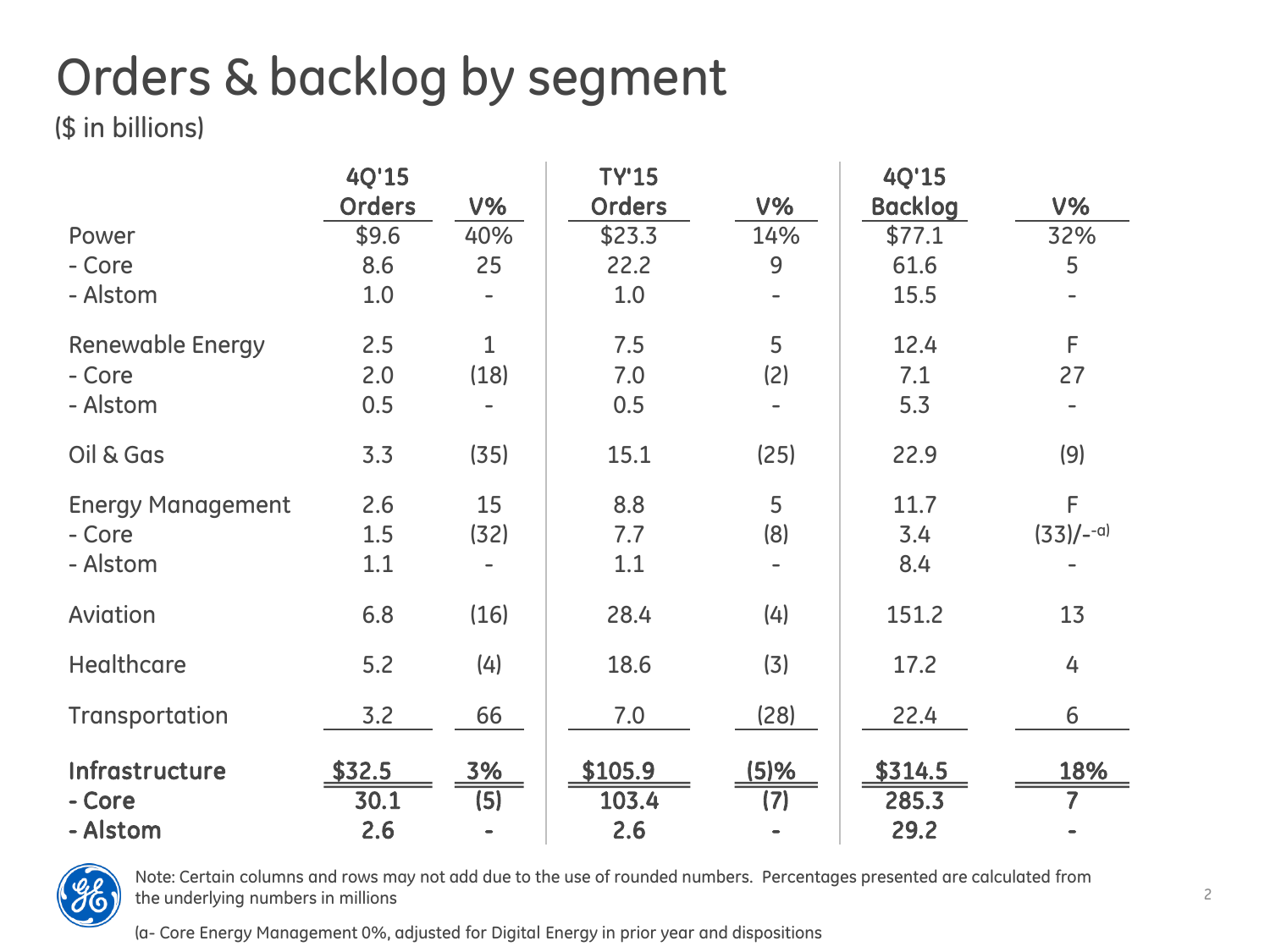## Equipment orders

(\$ in billions)

| Power<br>- Core<br>- Alstom                    | <u> 10'15</u><br>\$0.9 | <u>V%</u><br>(45)% | 2Q'15<br>\$1.8    | $V\%$<br>40% | 3Q'15<br>\$1.7 | <u>V%</u><br>13% | 4Q'15<br>\$5.0<br>4.6<br>0.4 | <u>V%</u><br>58%<br>46% | <b>TY'15</b><br>\$9.4<br>9.0<br>0.4 | $\underline{V\%}$<br>24%<br>19% |
|------------------------------------------------|------------------------|--------------------|-------------------|--------------|----------------|------------------|------------------------------|-------------------------|-------------------------------------|---------------------------------|
| <b>Renewable Energy</b><br>- Core<br>- Alstom  | 0.8                    | (10)               | 2.0               | 24           | 1.7            | $\overline{c}$   | 2.3<br>1.9<br>0.4            | (1)<br>(20)             | 6.9<br>6.5<br>0.4                   | 4<br>(2)                        |
| Oil & Gas                                      | 2.2                    | (10)               | 2.2               | (14)         | 1.1            | (61)             | 1.2                          | (52)                    | 6.6                                 | (35)                            |
| <b>Energy Management</b><br>- Core<br>- Alstom | 1.5                    | (6)                | 1.5               | 6            | 1.6            | 6                | 2.0<br>1.1<br>0.9            | 20<br>(34)              | 6.5<br>5.7<br>0.9                   | $\overline{7}$<br>(7)           |
| Aviation                                       | 3.9                    | 64                 | 4.0               | 37           | 2.8            | (58)             | 2.8                          | (36)                    | 13.6                                | (18)                            |
| Healthcare                                     | 2.3                    | (1)                | 2.7               | (3)          | 2.6            | (5)              | 3.2                          | (5)                     | 10.8                                | (4)                             |
| Transportation                                 | 0.8                    | (56)               | 0.5               | (19)         | 0.1            | (95)             | 2.6                          | $\mathsf F$             | 4.0                                 | (40)                            |
| Infrastructure<br>- Core<br>- Alstom           | \$12.0                 | $(5)$ %            | <u>\$14.5 11%</u> |              | \$11.2 (43)%   |                  | \$18.7<br>17.1<br>1.7        | 2%<br>(7)%              | \$56.5<br>54.8<br>1.7               | (11)%<br>(14)%                  |

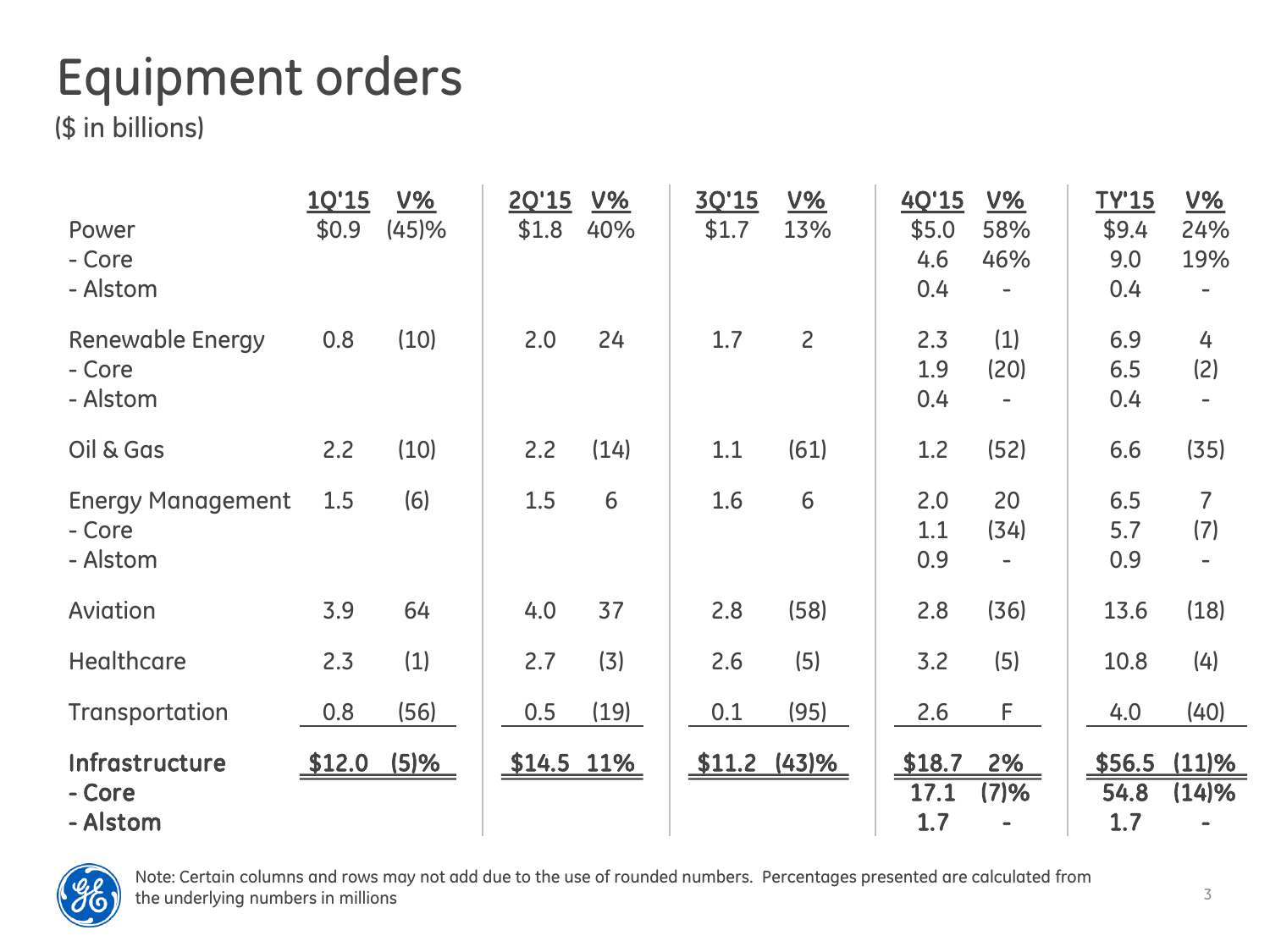### (\$ in billions) Equipment/service revenue by segment - 4Q'15

|                                  | 4Q'15            |       | 4Q'15           |        | 4Q'15        |                |
|----------------------------------|------------------|-------|-----------------|--------|--------------|----------------|
|                                  | <b>Equipment</b> | $V\%$ | <b>Services</b> | $V\%$  | <b>Total</b> | $V\%$          |
| Power                            | \$2.5            | (17)% | \$4.6           | 18%    | \$7.1        | 3%             |
| - Core                           | 2.2              | (25)  | 4.0             | 1      | 6.2          | (10)           |
| - Alstom                         | 0.3              |       | 0.7             |        | 0.9          |                |
| <b>Renewable Energy</b>          | 1.8              | (19)  | 0.2             | 37     | 1.9          | (16)           |
| - Core                           | 1.7              | (22)  | 0.1             | 14     | 1.9          | (20)           |
| - Alstom                         | 0.1              |       | 0.0             |        | 0.1          |                |
| Oil & Gas                        | 2.1              | (21)  | 2.2             | (9)    | 4.4          | (16)           |
| <b>Energy Management</b>         | 1.8              | 28    | 0.6             |        | 2.4          | 20             |
| - Core                           | 1.0              | (30)  | 0.4             | (23)   | 1.4          | (28)           |
| - Alstom                         | 0.8              |       | 0.1             |        | 1.0          |                |
| Aviation                         | 3.2              | (6)   | 3.5             | 18     | 6.7          | 5              |
| <b>Healthcare</b>                | 3.0              | (3)   | 2.0             | (4)    | 5.0          | (3)            |
| Transportation                   | 1.0              | 17    | 0.6             | (16)   | 1.6          | $\overline{2}$ |
| <b>Appliances &amp; Lighting</b> | 2.2              | (1)   | 0.1             | (1)    | 2.3          | (1)            |
| <b>Industrial segments</b>       | \$17.5           | (7)%  | <u>\$13.8</u>   | 7%     | \$31.4       | (1)%           |
| - Core                           | 16.4             | (13)% | 13.0            | $-9/0$ | 29.4         | (7)%           |
| - Alstom                         | 1.1              |       | 0.8             |        | 2.0          |                |

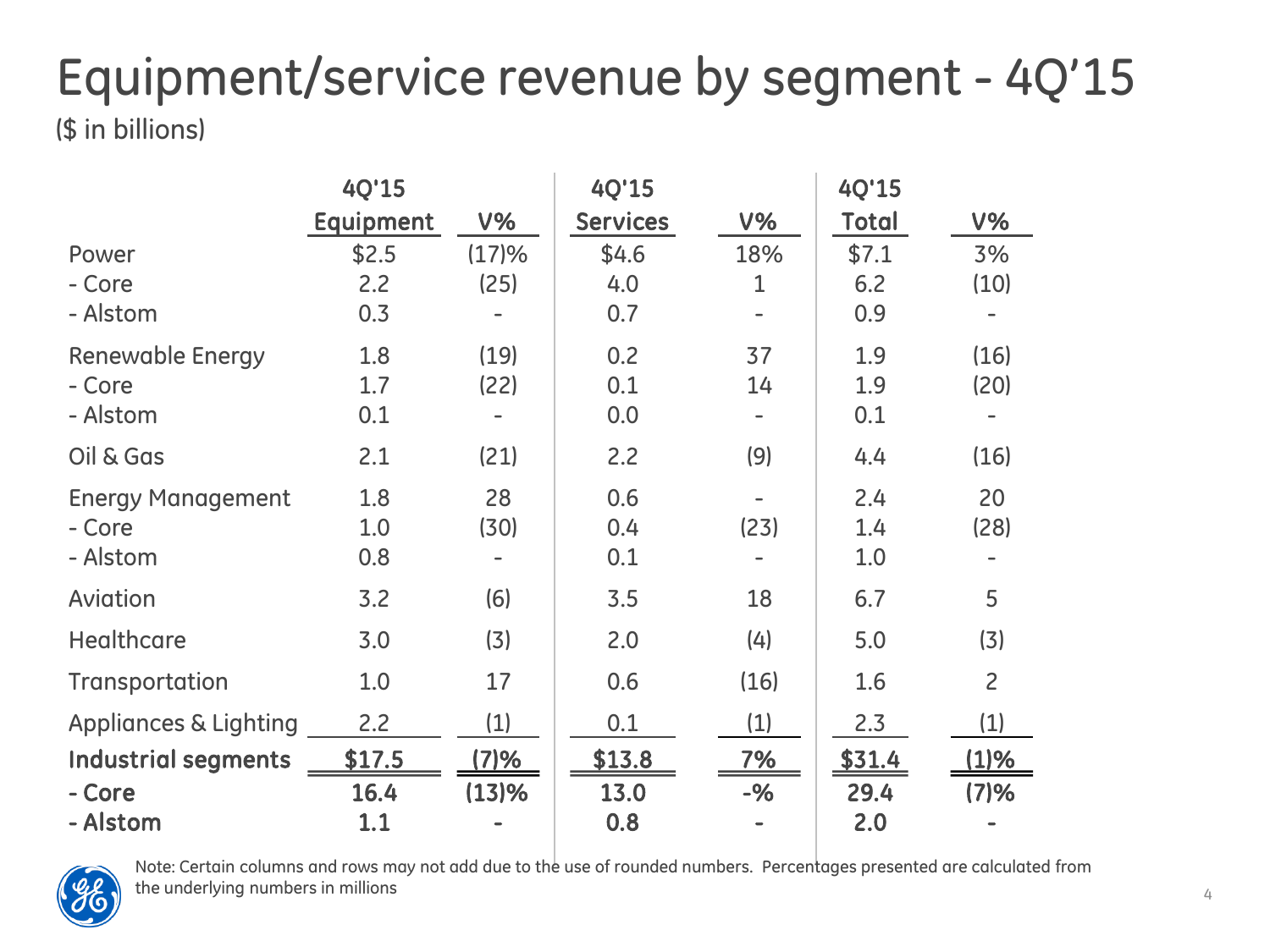### (\$ in billions) Equipment/service revenue by segment - TY'15

|                                  | <b>TY'15</b>     |                | <b>TY'15</b>    |           | <b>TY'15</b> |                |
|----------------------------------|------------------|----------------|-----------------|-----------|--------------|----------------|
|                                  | <b>Equipment</b> | $V\%$          | <b>Services</b> | $V\%$     | <b>Total</b> | $V\%$          |
| Power                            | \$8.0            | (5)%           | \$13.5          | 11%       | \$21.5       | 4%             |
| - Core                           | 7.7              | (8)            | 12.8            | 5         | 20.6         |                |
| - Alstom                         | 0.3              |                | 0.7             |           | 0.9          |                |
| Renewable Energy                 | 5.8              | (3)            | 0.5             | 12        | 6.3          | (2)            |
| - Core                           | 5.7              | (4)            | 0.5             | 6         | 6.2          | (3)            |
| - Alstom                         | 0.1              |                | 0.0             |           | 0.1          |                |
| Oil & Gas                        | 8.3              | (18)           | 8.1             | (9)       | 16.5         | (14)           |
| <b>Energy Management</b>         | 5.6              | $\overline{7}$ | 2.0             | (3)       | 7.6          | 4              |
| - Core                           | 4.8              | (9)            | 1.9             | (10)      | 6.6          | (9)            |
| - Alstom                         | 0.8              |                | 0.1             |           | 1.0          |                |
| Aviation                         | 11.8             | (5)            | 12.9            | 11        | 24.7         | $\overline{3}$ |
| <b>Healthcare</b>                | 9.9              | (4)            | 7.8             | (3)       | 17.6         | (4)            |
| Transportation                   | 3.2              | 12             | 2.7             | (2)       | 5.9          | 5              |
| <b>Appliances &amp; Lighting</b> | 8.3              | 5              | 0.4             | (3)       | 8.8          | 4              |
| Industrial segments              | \$60.9           | <u>(4)%</u>    | \$47.9          | <u>3%</u> | \$108.8      | $(1)$ %        |
| - Core                           | 59.8             | $(6)$ %        | 47.1            | 1%        | 106.8        | (3)%           |
| - Alstom                         | 1.1              |                | 0.8             |           | 2.0          |                |

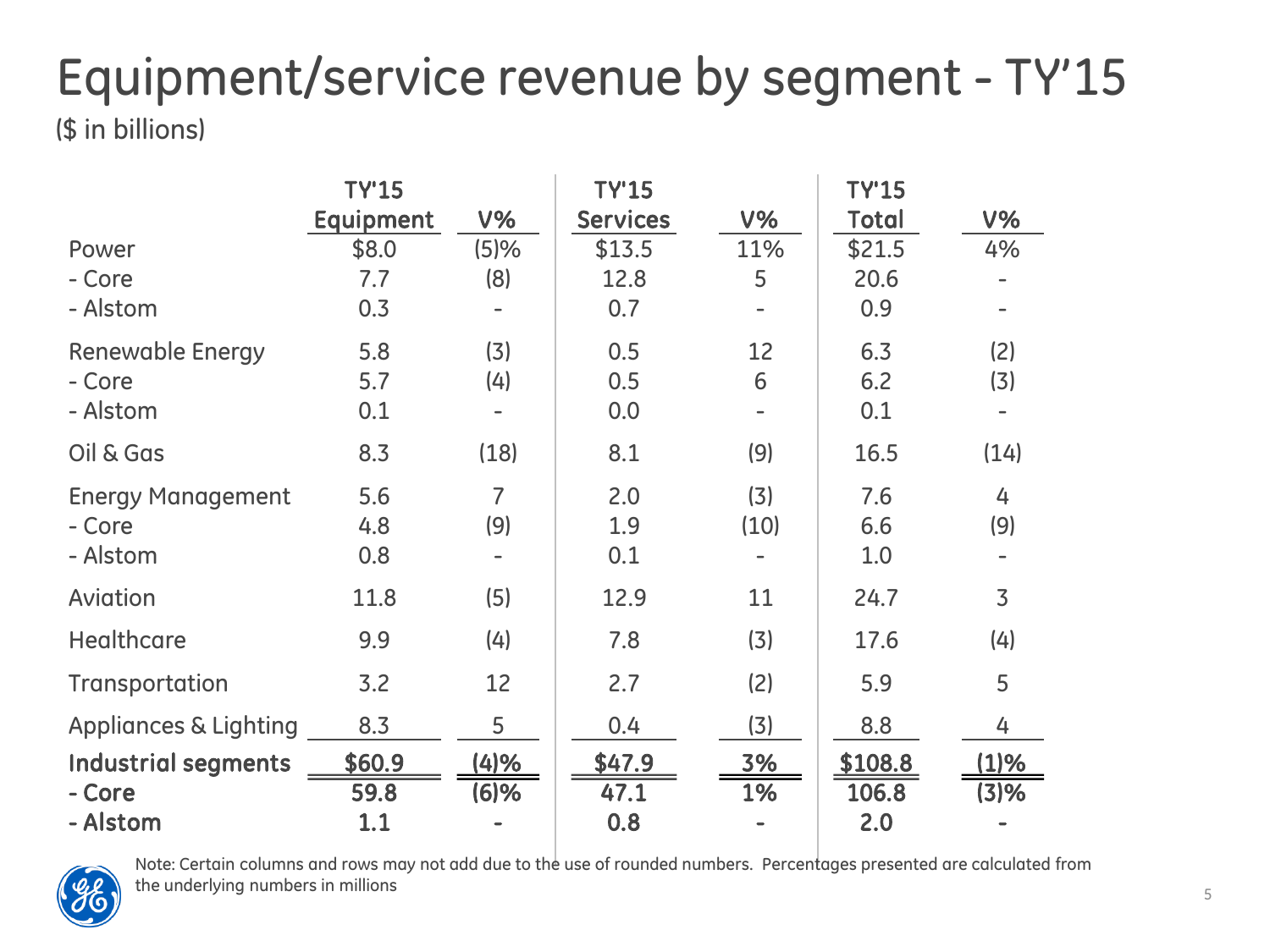## GE Industrial segment organic revenue growth

(\$ in millions)

|                                                                                                                                                                                                          | 4Q'15    | 40'14    | $V\%$   | <b>TY'15</b>        | <b>TY'14</b> | $V\%$   |
|----------------------------------------------------------------------------------------------------------------------------------------------------------------------------------------------------------|----------|----------|---------|---------------------|--------------|---------|
| Industrial segment revenue (GAAP)                                                                                                                                                                        | \$31,352 | \$31,772 | $(1)\%$ | \$108,796           | \$109,727    | $(1)\%$ |
| Less the effects of:<br>Acquisitions, business dispositions<br>(other than dispositions of businesses<br>acquired for investment) & currency<br>exchange rates                                           | 737      | 707      |         | (2, 479)            | 1,270        |         |
| Industrial segment revenues excluding the<br>effects of acquisitions, business dispositions<br>(other than dispositions of businesses<br>acquired for investment), currency<br>exchange rates (Non-GAAP) | \$30,615 | \$31,065 | $(1)\%$ | \$111,276 \$108,457 |              | 3%      |

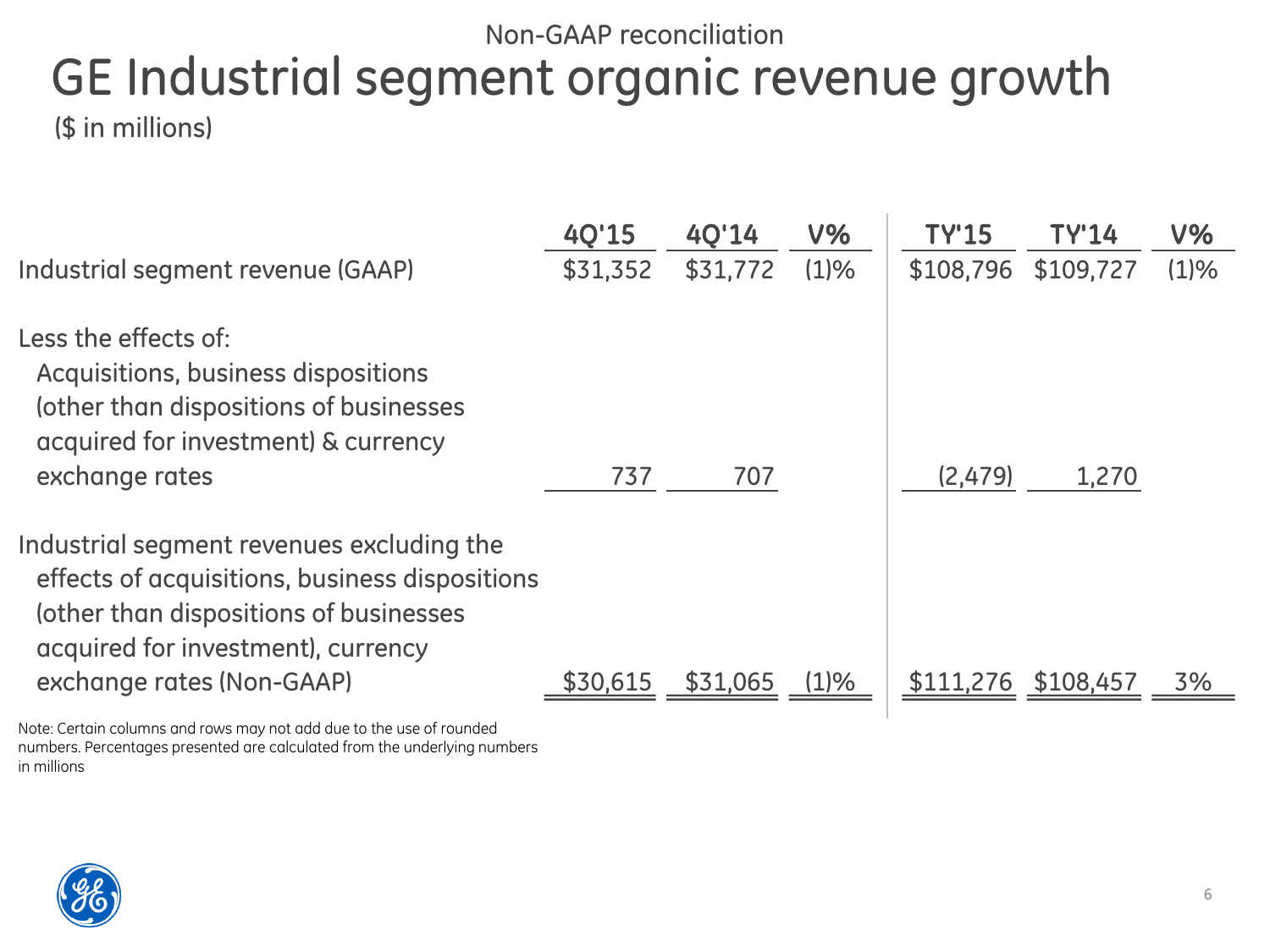## GE Industrial segment organic op profit growth

(\$ in millions)

|                                                                                                                                                                              | 40'15   | <b>40'14</b> | $V\%$   | <b>TY'15</b> | <b>TY'14</b> | $V\%$ |
|------------------------------------------------------------------------------------------------------------------------------------------------------------------------------|---------|--------------|---------|--------------|--------------|-------|
| Industrial segment op profit (GAAP)                                                                                                                                          | \$5,522 | \$5,988      | $(8)\%$ | \$17,966     | \$17,764     | $1\%$ |
| Less the effects of:<br>Acquisitions, business dispositions<br>(other than dispositions of businesses<br>acquired for investment) & currency                                 |         |              |         |              |              |       |
| exchange rates                                                                                                                                                               | (318)   | 104          |         | (799)        | 193          |       |
| Industrial segment op profit excluding the<br>effects of acquisitions, business dispositions<br>(other than dispositions of businesses<br>acquired for investment), currency |         |              |         |              |              |       |
| exchange rates (Non-GAAP)                                                                                                                                                    | \$5,840 | \$5,883      | $(1)\%$ | \$18,766     | \$17,570     | 7%    |

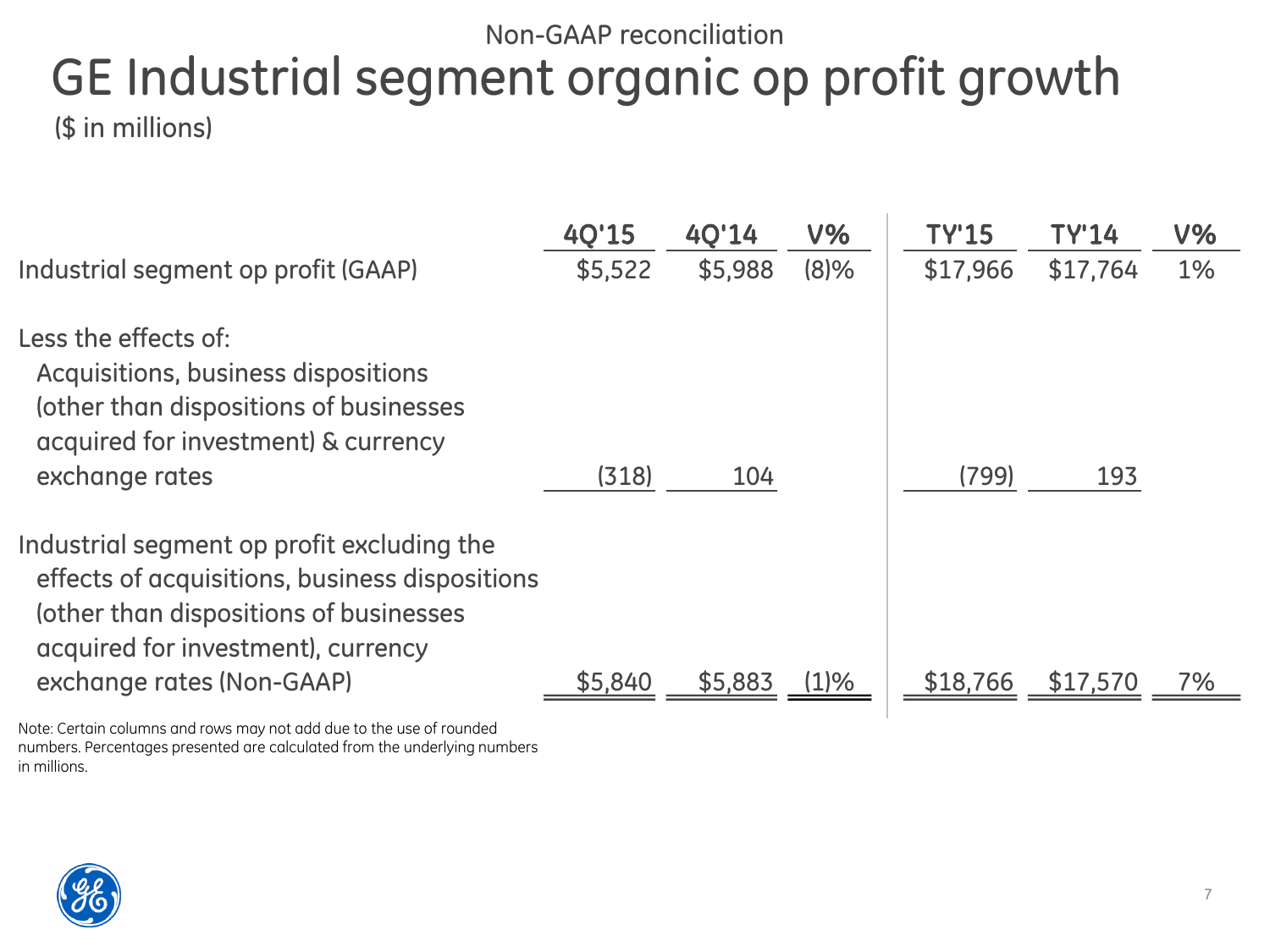### Power, Renewable Energy, & Energy Management organic op profit growth

(\$ in millions)

| 4Q'15   | 4Q'14   |          |         | <b>Renewable Energy</b> |       |       | <b>Energy Management</b> |       |  |
|---------|---------|----------|---------|-------------------------|-------|-------|--------------------------|-------|--|
|         |         | $V\%$    | 4Q'15   | 4Q'14                   | $V\%$ | 4Q'15 | 4Q'14                    | $V\%$ |  |
| \$1,628 | \$1,804 | $(10)\%$ | \$56    | \$269                   | (79)% | \$33  | \$113                    | (71)% |  |
| (74)    |         |          | (80)    | $\overline{c}$          |       | (24)  | 65                       |       |  |
| \$1,702 |         |          |         |                         |       |       |                          | 17%   |  |
|         |         | \$1,804  | $(6)\%$ | \$136                   | \$268 | (49)% | \$56                     | \$48  |  |

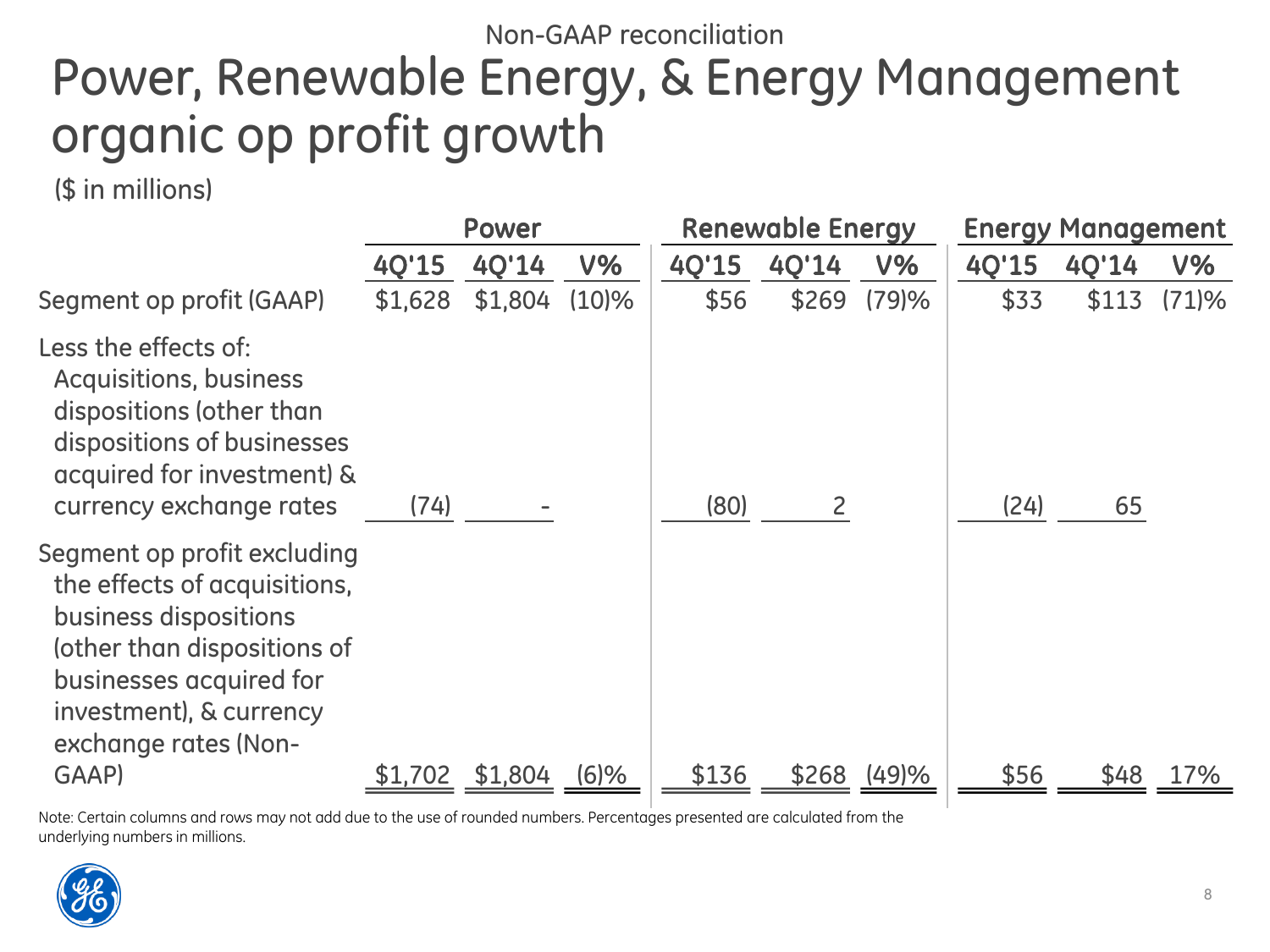## Oil & Gas and Healthcare organic op profit growth

(\$ in millions)

|                                                                                                                                                                                                | Oil & Gas |       |       | <b>Healthcare</b> |              |         |  |
|------------------------------------------------------------------------------------------------------------------------------------------------------------------------------------------------|-----------|-------|-------|-------------------|--------------|---------|--|
|                                                                                                                                                                                                | 4Q'15     | 4Q'14 | $V\%$ | <b>40'15</b>      | <b>40'14</b> | $V\%$   |  |
| Segment op profit (GAAP)                                                                                                                                                                       | \$715     | \$881 | (19)% | \$938             | \$1,020      | $(8)\%$ |  |
| Less the effects of:<br>Acquisitions, business dispositions<br>(other than dispositions of businesses<br>acquired for investment) & currency<br>exchange rates                                 | (93)      | 9     |       | (40)              | (3)          |         |  |
| Segment op profit excluding the<br>effects of acquisitions, business dispositions<br>(other than dispositions of businesses<br>acquired for investment), currency<br>exchange rates (Non-GAAP) | \$808     | \$873 | (7)%  | \$978             | \$1,023      |         |  |

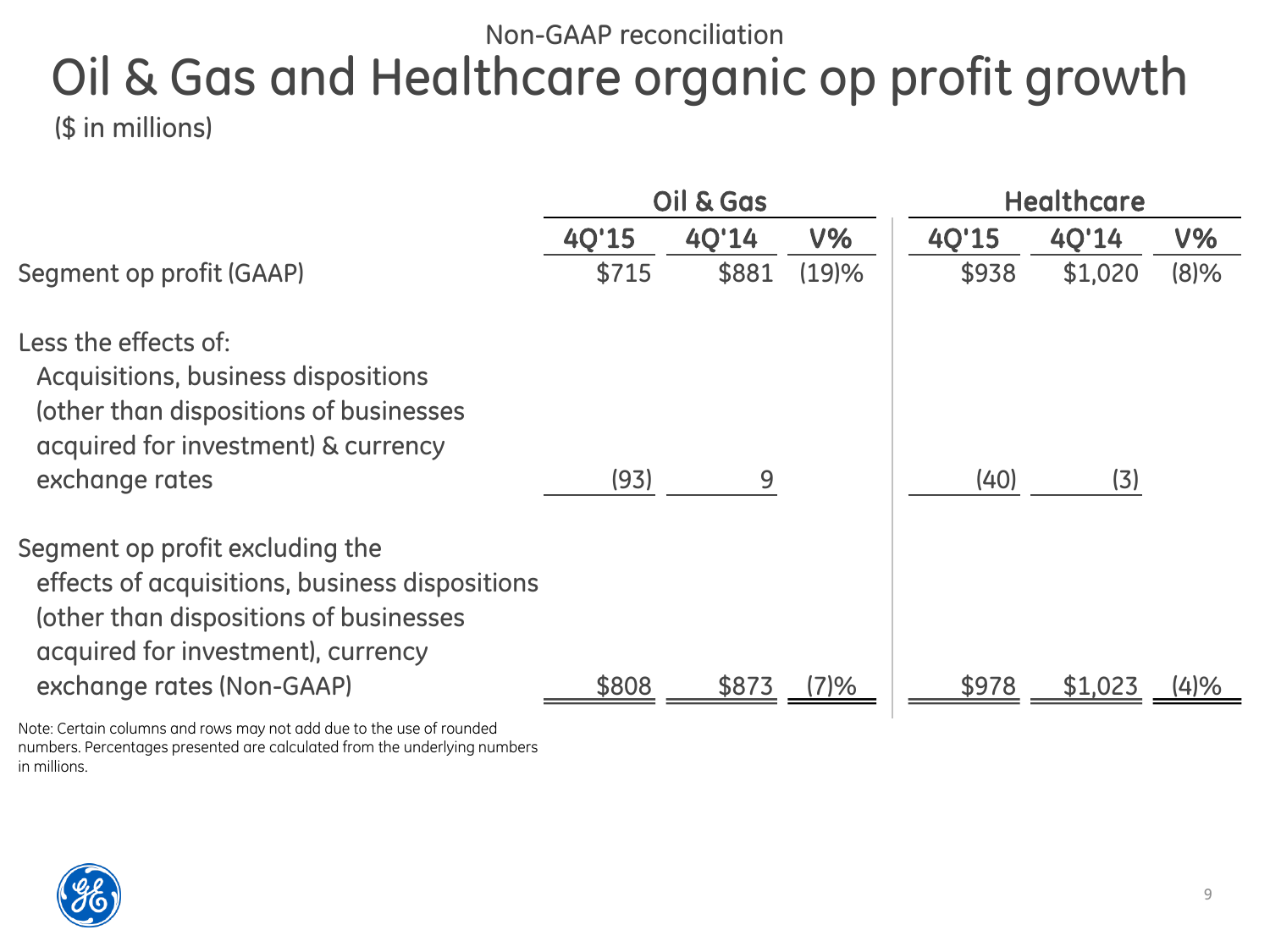### Organic revenue by segment

(\$ in millions)

|                                  | 4Q'15 | 40'14 | $\underline{V\%}$ | <b>TY'15</b> | <b>TY'14</b> | <u>V%</u>      |
|----------------------------------|-------|-------|-------------------|--------------|--------------|----------------|
| Power                            |       |       |                   |              |              |                |
| Reported Revenue-a)              | 7,085 | 6,867 | 3%                | 21,490       | 20,580       | 4%             |
| Less Acq./Disp. & FX             | 692   |       |                   | 82           | 29           |                |
| Organic Revenue-bl               | 6,393 | 6,867 | (7)%              | 21,408       | 20,551       | 4%             |
| <b>Renewable Energy</b>          |       |       |                   |              |              |                |
| Reported Revenue-a)              | 1,938 | 2,319 | $(16)\%$          | 6,273        | 6,399        | (2)%           |
| Less Acq./Disp. & FX             | (110) | 16    |                   | (506)        | 51           |                |
| Organic Revenue-b)               | 2,048 | 2,303 | (11)%             | 6,779        | 6,348        | 7%             |
| Oil & Gas                        |       |       |                   |              |              |                |
| Reported Revenue-a)              | 4,355 | 5,162 | $(16)\%$          | 16,450       | 19,085       | (14)%          |
| Less Acq./Disp. & FX             | (437) | 37    |                   | (1, 427)     | 349          |                |
| Organic Revenue-bl               | 4,792 | 5,125 | $(6)$ %           | 17,878       | 18,735       | (5)%           |
| <b>Energy Management</b>         |       |       |                   |              |              |                |
| Reported Revenue-a)              | 2,375 | 1,978 | 20%               | 7,600        | 7,319        | 4%             |
| Less Acq./Disp. & FX             | 866   | 473   |                   | 459          | 481          |                |
| Organic Revenue-bl               | 1,509 | 1,506 | 0%                | 7,141        | 6,839        | 4%             |
| <b>Aviation</b>                  |       |       |                   |              |              |                |
| Reported Revenue-a)              | 6,734 | 6,424 | 5%                | 24,660       | 23,990       | 3%             |
| Less Acq./Disp. & FX             |       | 4     |                   | (1)          | 125          |                |
| Organic Revenue-bl               | 6,734 | 6,421 | 5%                | 24,661       | 23,865       | 3%             |
| <b>Healthcare</b>                |       |       |                   |              |              |                |
| Reported Revenue-a)              | 4,973 | 5,133 | (3)%              | 17,639       | 18,299       | (4)%           |
| Less Acq./Disp. & FX             | (261) | 34    |                   | (985)        | 90           |                |
| Organic Revenue-bl               | 5,234 | 5,100 | 3%                | 18,625       | 18,210       | $2\frac{9}{6}$ |
| <b>Transportation</b>            |       |       |                   |              |              |                |
| Reported Revenue-a)              | 1,612 | 1,577 | 2%                | 5,933        | 5,650        | 5%             |
| Less Acq./Disp. & FX             | 21    | 144   |                   | 21           | 144          |                |
| Organic Revenue-bl               | 1,591 | 1,433 | 11%               | 5,913        | 5,506        | 7%             |
| <b>Appliances &amp; Lighting</b> |       |       |                   |              |              |                |
| Reported Revenue-a)              | 2,282 | 2,310 | $(1)\%$           | 8,751        | 8,404        | 4%             |
| Less Acq./Disp. & FX             | (32)  |       |                   | (120)        |              |                |
| Organic Revenue-bl               | 2,314 | 2,310 | 0%                | 8,871        | 8,404        | 6%             |
|                                  |       |       |                   |              |              |                |



Note: Certain columns and rows may not add due to the use of rounded numbers. Percentages are calculated from the underlying numbers in millions (a- GAAP

(b- Non-GAAP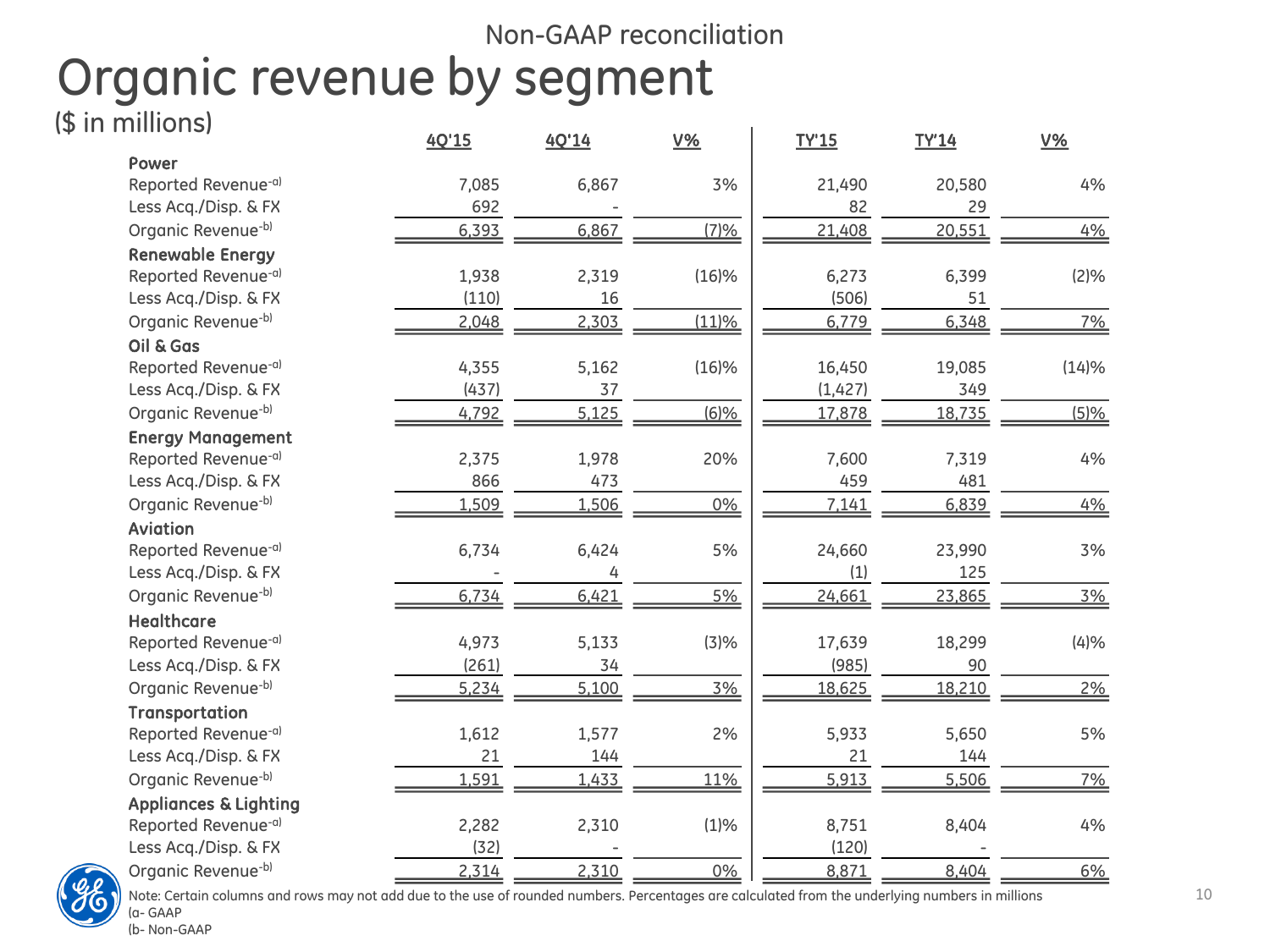### Units summary – orders

|                                                  | 4Q'15  | 40'14  | $\mathsf{V}$ | <b>TY'15</b> | <b>TY'14</b> | $\mathsf{V}$ |
|--------------------------------------------------|--------|--------|--------------|--------------|--------------|--------------|
| <b>Power:</b><br><b>Gas Turbines</b>             | 55     | 41     | 14           | 116          | 105          | 11           |
| <b>Renewable Energy:</b><br><b>Wind Turbines</b> | 827    | 1,251  | (424)        | 2,912        | 3,227        | (315)        |
| <b>Aviation:</b>                                 |        |        |              |              |              |              |
| <b>CEO</b> engines                               | 515    | 1,568  | (1,053)      | 3,598        | 4,801        | (1,203)      |
| <b>GEnx engines-al</b>                           | 68     | 165    | (97)         | 237          | 200          | 37           |
| Military engines                                 | 72     | 63     | 9            | 387          | 739          | (352)        |
| Spares rate-b)                                   | \$39.0 | \$35.6 | \$3.4        | \$38.8       | \$31.2       | \$7.7        |
| <b>Transportation:</b>                           |        |        |              |              |              |              |
| Locomotives                                      | 1,113  | 284    | 829          | 1,426        | 1,812        | (386)        |

(a - GEnx engines are a subset of CEO engines

(b - Commercial spares rate in millions of dollars per day

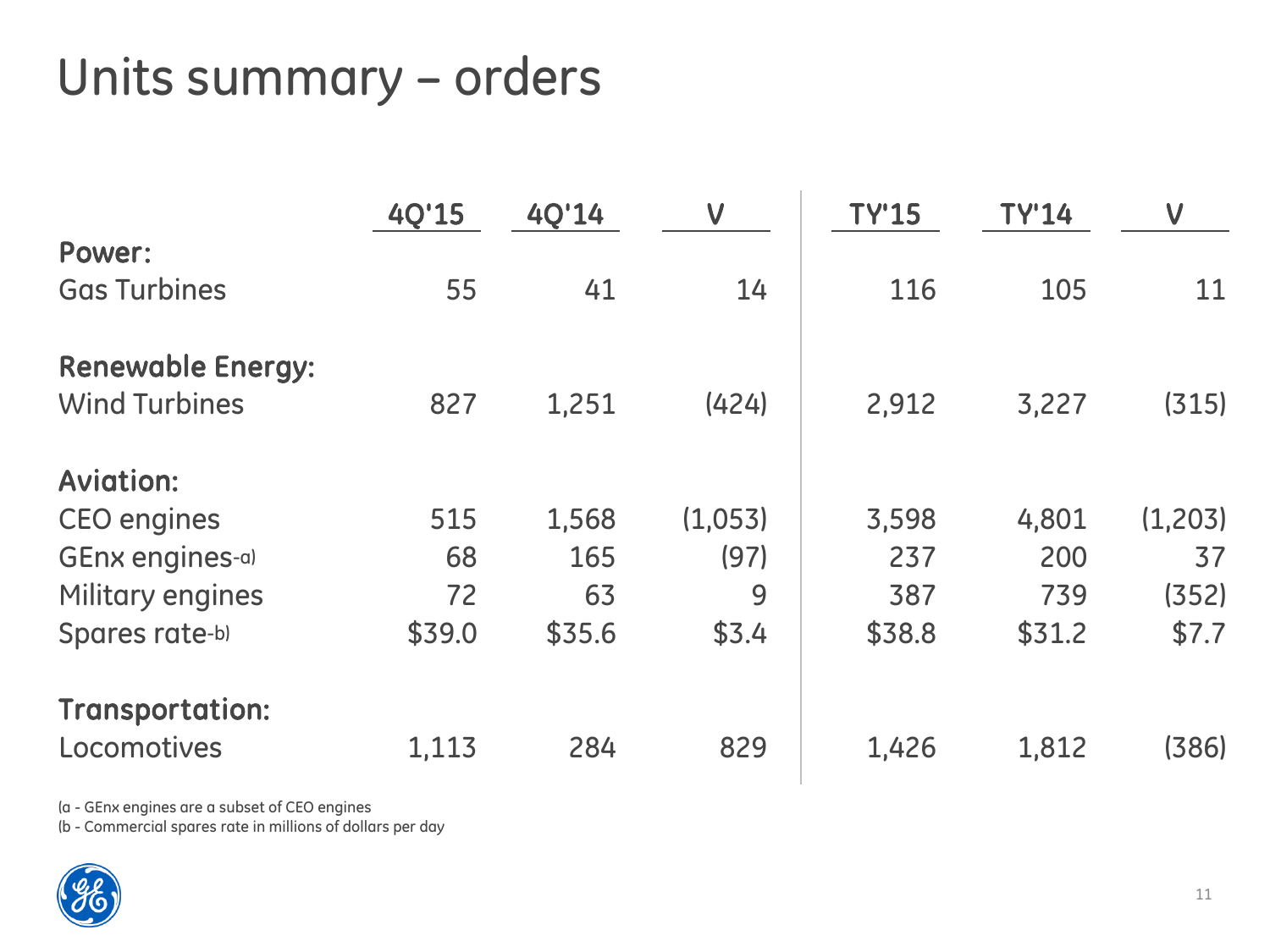## Units summary – sales

|                                                  | 4Q'15  | 4Q'14  | $\mathsf{V}$ | <b>TY'15</b> | <b>TY'14</b> | $\mathsf{V}$ |
|--------------------------------------------------|--------|--------|--------------|--------------|--------------|--------------|
| Power:<br><b>Gas Turbines</b>                    | 28     | 44     | (16)         | 107          | 108          | (1)          |
| <b>Renewable Energy:</b><br><b>Wind Turbines</b> | 847    | 1,081  | (234)        | 2,860        | 2,879        | (19)         |
| <b>Aviation:</b>                                 |        |        |              |              |              |              |
| <b>CEO</b> engines                               | 643    | 658    | (15)         | 2,588        | 2,571        | 17           |
| <b>GEnx engines-al</b>                           | 59     | 77     | (18)         | 260          | 287          | (27)         |
| Military engines                                 | 265    | 264    | $\mathbf{1}$ | 766          | 1,068        | (302)        |
| Spares rate-b)                                   | \$37.0 | \$32.7 | \$4.3        | \$37.1       | \$30.2       | \$6.9        |
| <b>Transportation:</b>                           |        |        |              |              |              |              |
| Locomotives                                      | 320    | 234    | 86           | 985          | 796          | 189          |

(a - GEnx engines are a subset of CEO engines

(b - Commercial spares rate in millions of dollars per day

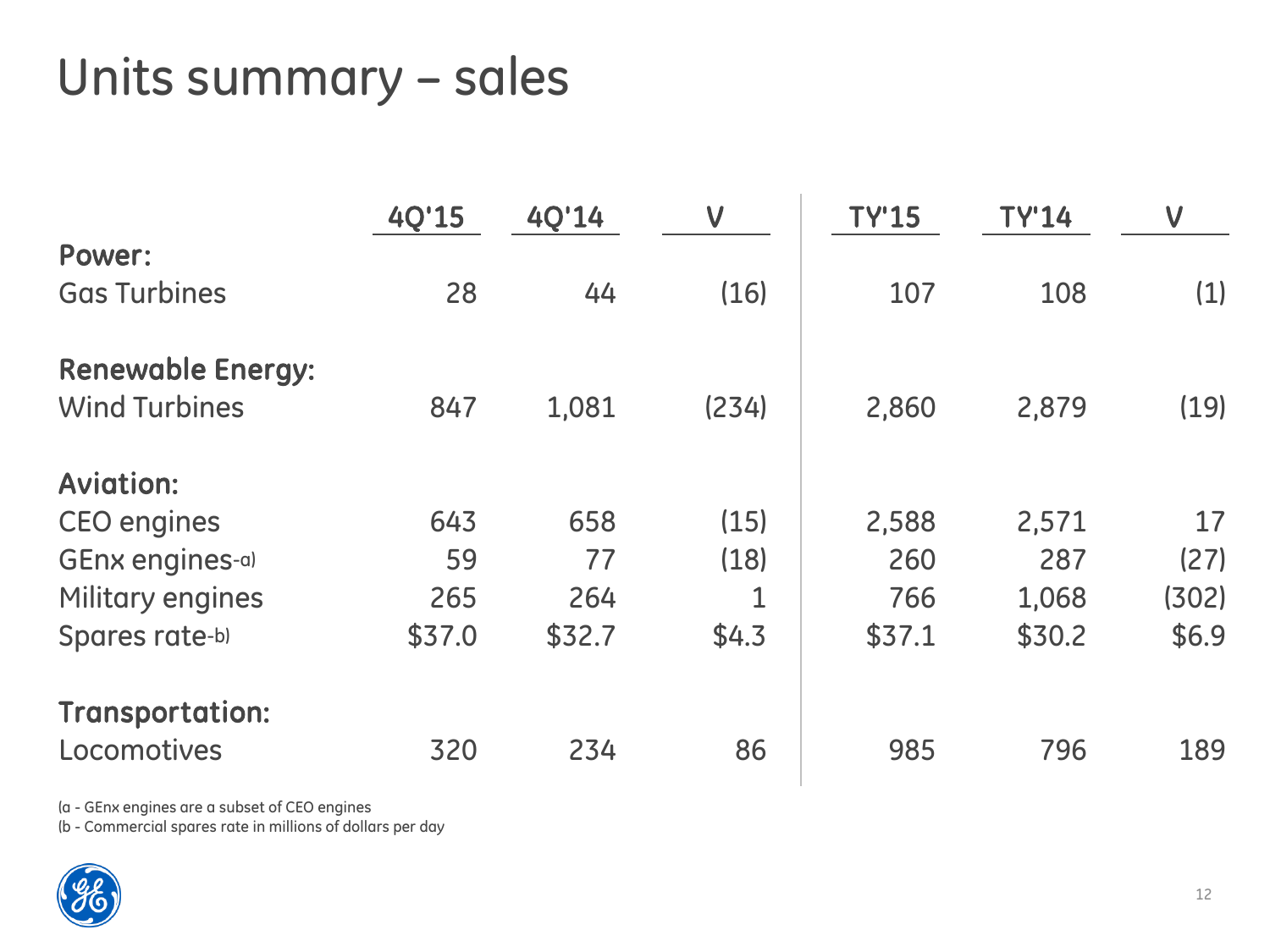## Regional summary

(\$ in billions)

|                       |              |       | <b>Infrastructure Orders</b> |          | <b>Industrial Segment Revenues</b> |         |              |         |  |
|-----------------------|--------------|-------|------------------------------|----------|------------------------------------|---------|--------------|---------|--|
|                       | <b>40'15</b> | $V\%$ | <b>TY'15</b>                 | $V\%$    | 4Q'15                              | $V\%$   | <b>TY'15</b> | $V\%$   |  |
| Resource Rich-al      | \$9.7        | (4)%  | \$30.8                       | $(15)\%$ | \$8.9                              | $(6)\%$ | \$30.2       | (3)%    |  |
| Asia-b)               | 6.7          | 78    | 15.8                         | 19       | 4.0                                | 14      | 12.4         |         |  |
| <b>Growth Regions</b> | \$16.4       | 18%   | \$46.7                       | $(6)$ %  | \$12.9                             | (1)%    | \$42.6       | 0%      |  |
| Developed-c)          | \$16.2       | (9)%  | \$59.2                       | (5)%     | \$18.5                             | (2)%    | \$66.2       | $(1)\%$ |  |
| <b>Total</b>          | \$32.5       | 3%    | \$105.9                      | (5)%     | \$31.4                             | $(1)$ % | \$108.8      | (1)%    |  |

(a- Resource Rich: Australia & New Zealand, Canada, Latin America, MENAT, Russia/CIS, & Sub-Saharan Africa

(b- Asia: ASEAN, China & India

(c- Developed: US, Europe, Japan, & Korea

Note: Individual amounts are rounded. As a result, the sum of the parts presented may not add to the total

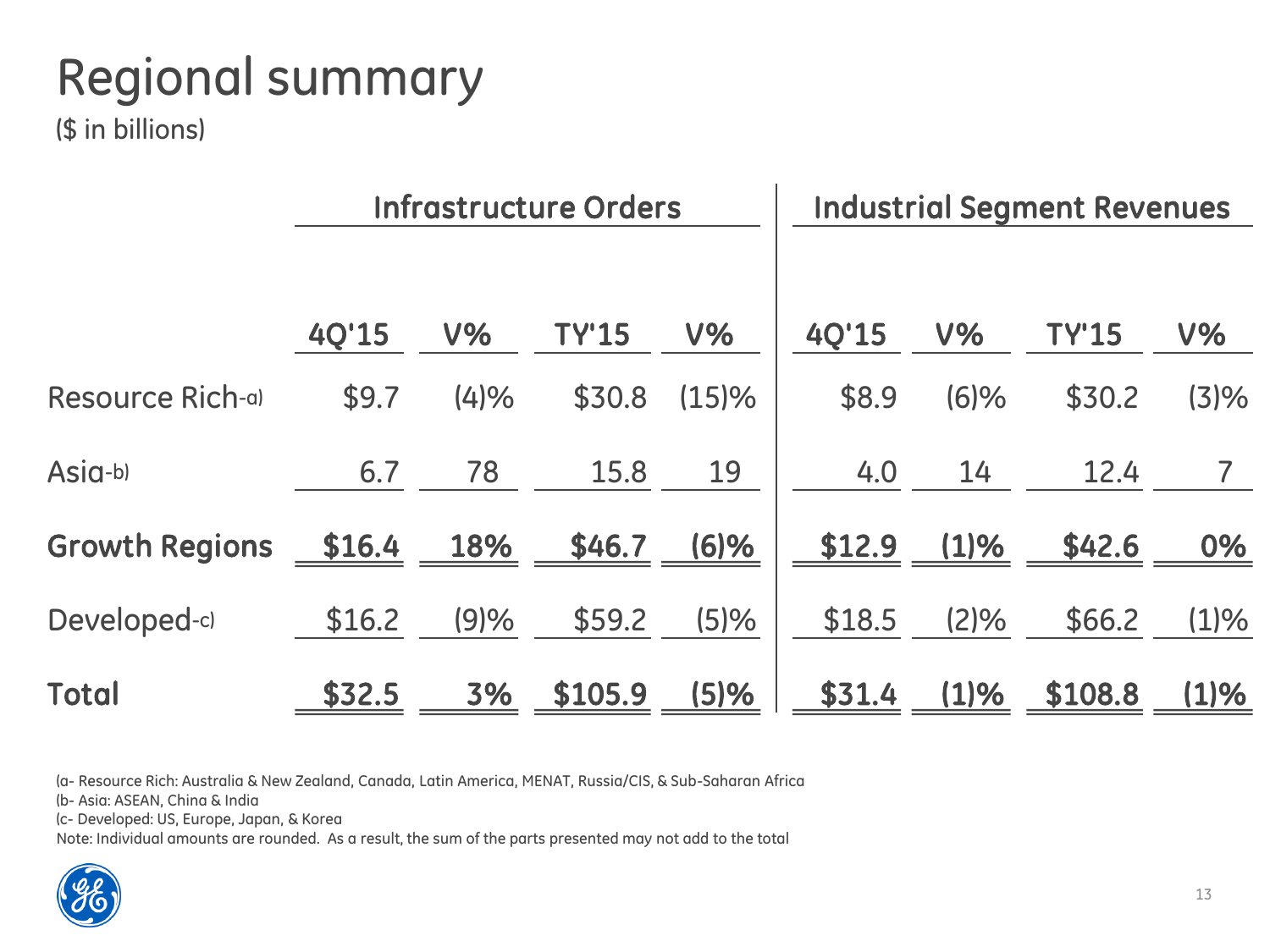### Alstom results and EPS impact

| <b>Orders</b><br>Power<br>Renewable Energy<br>Grid-al<br>Segment orders | 40'15<br>\$1,030<br>469<br>1,058<br>\$2,557 |
|-------------------------------------------------------------------------|---------------------------------------------|
| <b>Revenue</b>                                                          | 4Q'15                                       |
| Power                                                                   | \$917                                       |
| Renewable Energy                                                        | 87                                          |
| Grid-a)                                                                 | 952                                         |
| <b>Segment revenue</b>                                                  | \$1,956                                     |
|                                                                         |                                             |
| <u>Op profit</u>                                                        | 4Q'15                                       |
| Power                                                                   | (80)                                        |
| Renewable Energy                                                        | (69)                                        |
| Grid <sup>-a)</sup>                                                     | (5)                                         |
| Segment op profit                                                       | \$(154)                                     |
| Digital Energy                                                          | (80)                                        |
| Segment Alstom impact                                                   | \$(234)                                     |
| Corporate                                                               | (160)                                       |

### Key metrics **Financial impact**

(\$ in millions) (\$ in billions, except EPS)

|                               | 4Q'15   |
|-------------------------------|---------|
| <b>Operations</b>             | \$(0.0) |
| Cost synergy benefits         |         |
| <b>Synergy investment</b>     |         |
| <b>Acquisition accounting</b> | (0.2)   |
| Deal/integration costs        | (0.0)   |
| JV minority interest          | 0.0     |
| Segment op profit             | \$(0.2) |
| Corporate charges             |         |
| - Deal costs/synergy inv.     | (0.1)   |
| - Acquisition accounting      | (0.1)   |
| Net tax benefits              | \$0.4   |
| <b>EPS</b>                    | \$-     |

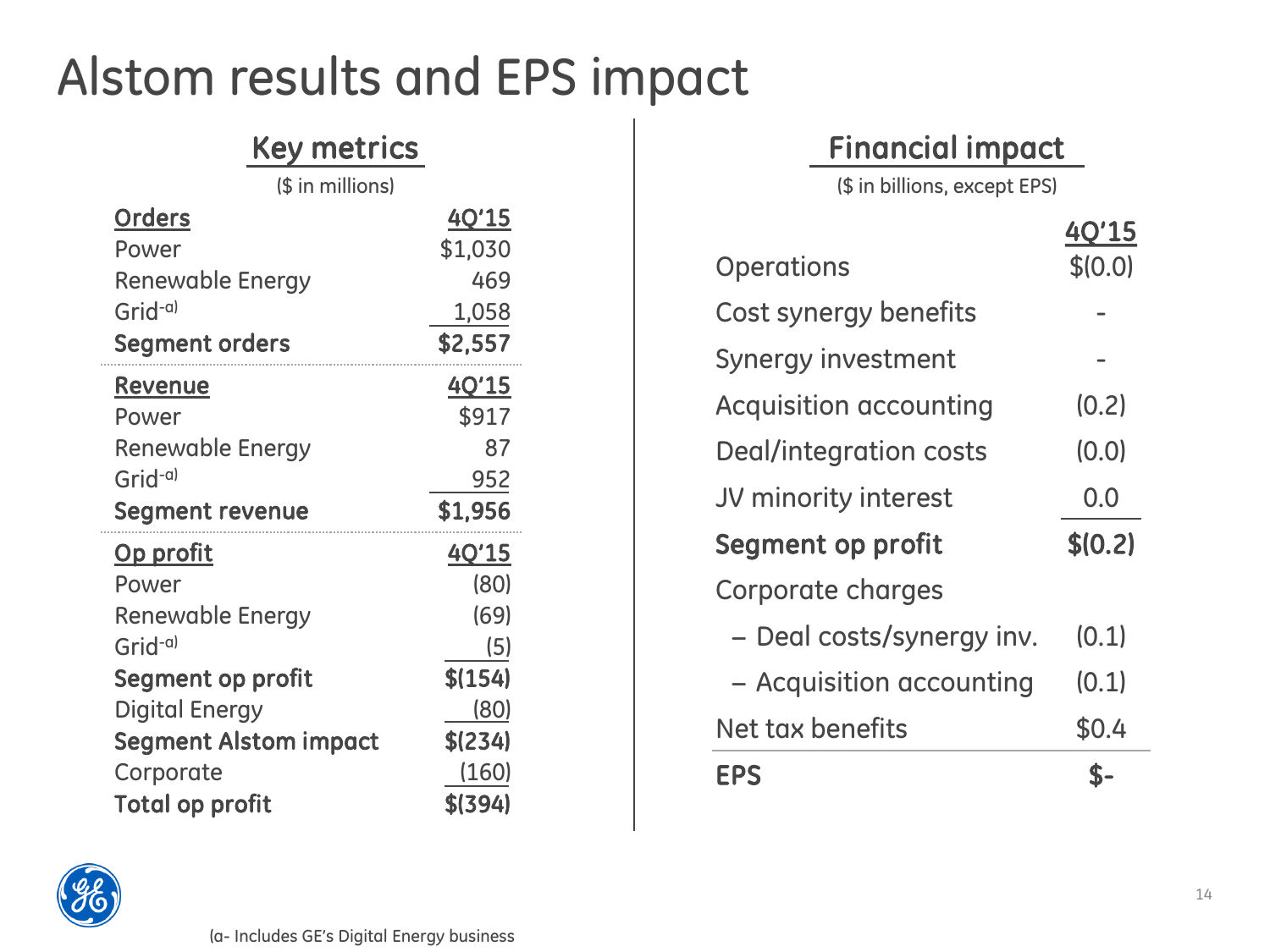### Corporate operating profit (cost) Non-GAAP reconciliation

(\$ in millions)

|                                                     | 4Q'15    | <b>40'14</b> | <b>TY'15</b> | <b>TY'14</b> |
|-----------------------------------------------------|----------|--------------|--------------|--------------|
| Gains (losses) on disposed businesses & settlements | \$998    | $$-$         | \$1,497      | \$91         |
| Principal retirement plans-a)                       | (640)    | (568)        | (2,760)      | (2,313)      |
| Restructuring and other charges                     | (567)    | (570)        | (1, 734)     | (1,788)      |
| Other Corporate costs & eliminations                | (464)    | (519)        | (2, 111)     | (2, 215)     |
| <b>Total Corporate costs (continuing) (GAAP)</b>    | (673)    | (1,657)      | (5, 108)     | (6, 225)     |
|                                                     |          |              |              |              |
| Less: Non-operating pension cost                    | (687)    | (528)        | (2,764)      | (2, 120)     |
| <b>Total Corporate (operating) (Non-GAAP)</b>       | 14       | (1, 131)     | (2, 344)     | (4, 105)     |
|                                                     |          |              |              |              |
| Less: restructuring & other, gains                  | 431      | (570)        | (237)        | (1,697)      |
| Adjusted Total Corporate (operating) (Non-GAAP)     | ( \$417) | (\$561)      | (\$2,107)    | ( \$2,408)   |

Note: Individual amounts are rounded. As a result, the sum of the parts presented may not add to the total

(a - includes non-operating pension

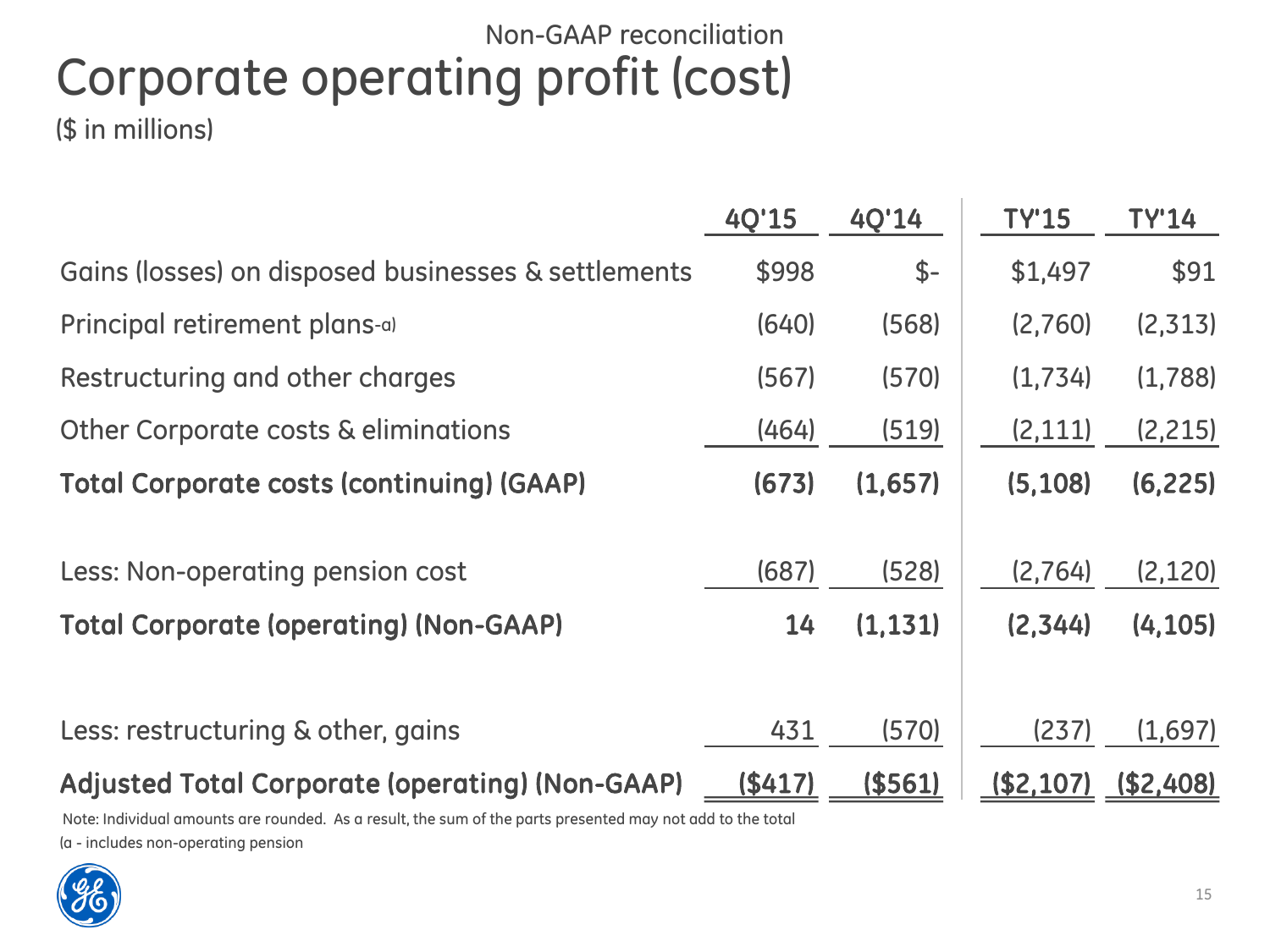### Industrial segment gross margins Non-GAAP reconciliation

(\$ in millions)

|                                                                                | <b>40'15</b>    | <b>40'14</b>  | <b>TY'15</b>    | <b>TY'14</b> |
|--------------------------------------------------------------------------------|-----------------|---------------|-----------------|--------------|
| Industrial segment revenue                                                     | \$31,352        | \$31,772      | \$108,796       | \$109,727    |
| Less: Industrial segment other income<br>Less: Alstom sales                    | 194<br>1,953    | 199           | 732<br>1,953    | 652          |
| Industrial segment sales ex. Alstom (Non-GAAP)                                 | 29,205          | <u>31,573</u> | 106,111         | 109,075      |
| Less: Industrial segment cost of goods sold<br>Plus: Alstom cost of goods sold | 22,516<br>1,730 | 22,829        | 78,802<br>1,730 | 80,101       |
| Industrial segment gross margin ex. Alstom (Non-<br>GAAP)                      | 8,418           | 8,745         | 29,039          | 28,974       |
| Industrial segment op profit margin ex. Alstom<br>(Non-GAAP)                   | 28.8%           | 27.7%         | 27.4%           | 26.6%        |

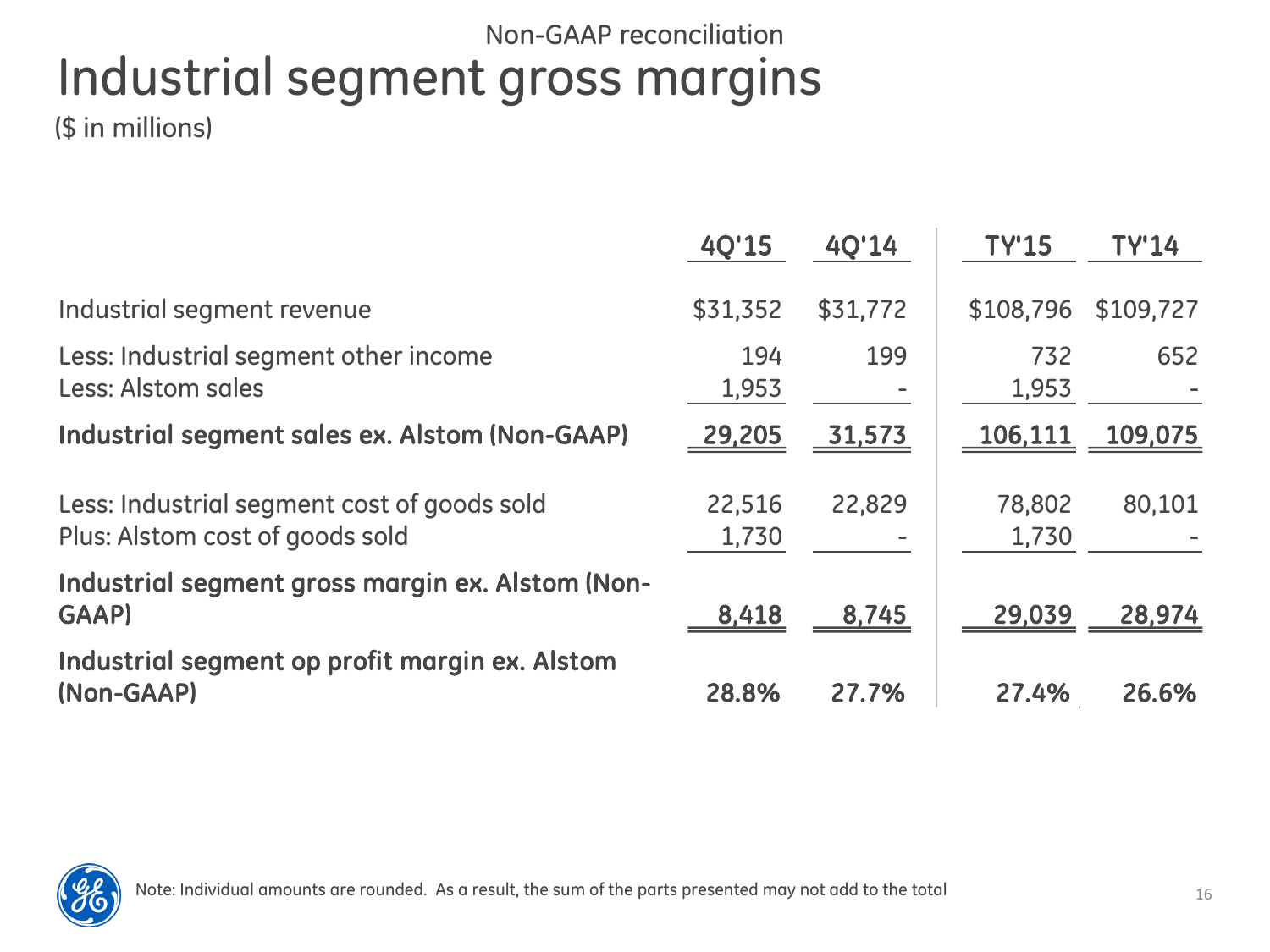### (\$ in millions) Industrial segment operating profit margins Non-GAAP reconciliation

|                                                              | 4Q'15    | 40'14    | <b>TY'15</b>  | <b>TY'14</b> |
|--------------------------------------------------------------|----------|----------|---------------|--------------|
| Industrial segment revenue-a)                                | \$31,352 | \$31,772 | \$108,796     | \$109,727    |
| Less: Alstom revenue                                         | 1,956    |          | 1,956         |              |
| Industrial segment revenue ex. Alstom (Non-GAAP)             | 29,396   | 31,772   | 106,840       | 109,727      |
| Industrial segment op profit-a)                              | 5,522    | 5,988    | 17,966        | 17,764       |
| Less: Alstom segment op profit                               | (154)    |          | (154)         |              |
| Industrial segment op profit ex. Alstom (Non-GAAP)           | 5,676    | 5,988    | <u>18,121</u> | 17,764       |
| Industrial segment op profit margin ex. Alstom<br>(Non-GAAP) | 19.3%    | 18.8%    | 17.0%         | 16.2%        |

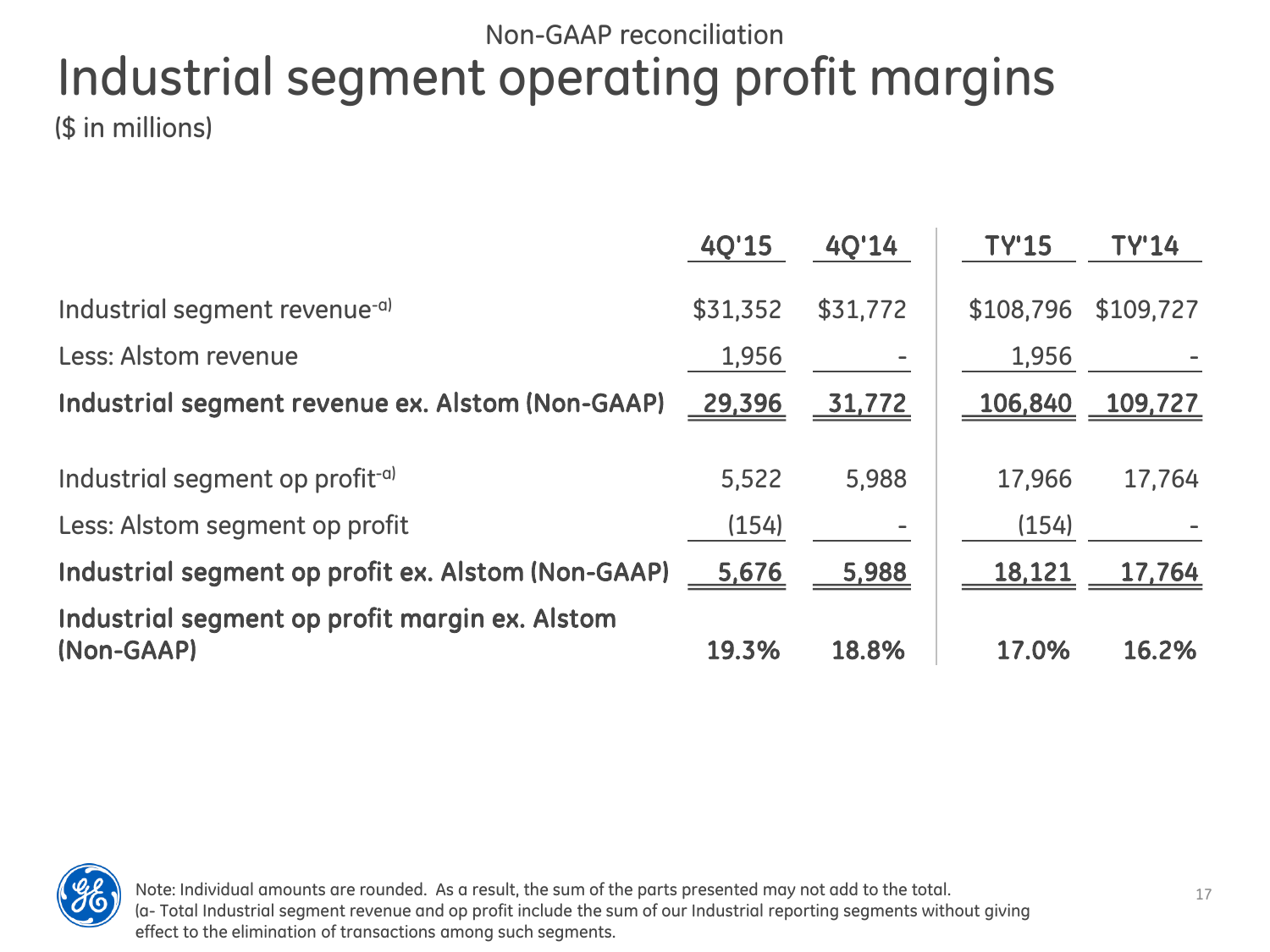### Industrial operating profit margins Non-GAAP reconciliation

(\$ in millions)

|                                                   | 4Q'15         | 4Q'14         | <b>TY'15</b>   | <b>TY'14</b>  |
|---------------------------------------------------|---------------|---------------|----------------|---------------|
| Industrial segment revenue-a)                     | \$31,352      | \$31,772      | \$108,796      | \$109,727     |
| Plus: Corporate revenue ex. gains                 | (1,043)       | (1, 279)      | (3,709)        | (3, 954)      |
| Less: GE-Capital eliminations                     | (450)         | (571)         | (1,786)        | (2, 151)      |
| <b>Industrial revenue</b>                         | <u>30,759</u> | <u>31,064</u> | 106,874        | 107,924       |
| Less: Alstom revenue                              | 1,956         |               | 1,956          |               |
| Industrial revenue ex. Alstom (Non-GAAP)          | <u>28,802</u> | 31,064        | <u>104,917</u> | 107,924       |
| Industrial segment op profit-a)                   | 5,522         | 5,988         | 17,966         | 17,764        |
| <b>Plus: Corporate operating earnings</b>         | 14            | (1, 131)      | (2,344)        | (4, 105)      |
| Less: Gains and restructuring                     | 431           | (570)         | (237)          | (1,697)       |
| Industrial OP profit (Non-GAAP)                   | <u>5,105</u>  | <u>5,429</u>  | <u>15,858</u>  | 15,356        |
| Less: Alstom segment op profit                    | (154)         |               | (154)          |               |
| Industrial op profit ex. Alstom (Non-GAAP)        | <u>5,259</u>  | 5,429         | 16,012         | <u>15,356</u> |
| Industrial op profit margin ex. Alstom (Non-GAAP) | 18.3%         | 17.5%         | 15.3%          | 14.2%         |



Note: Individual amounts are rounded. As a result, the sum of the parts presented may not add to the total. (a- Total Industrial segment revenue and op profit include the sum of our Industrial reporting segments without giving effect to the elimination of transactions among such segments.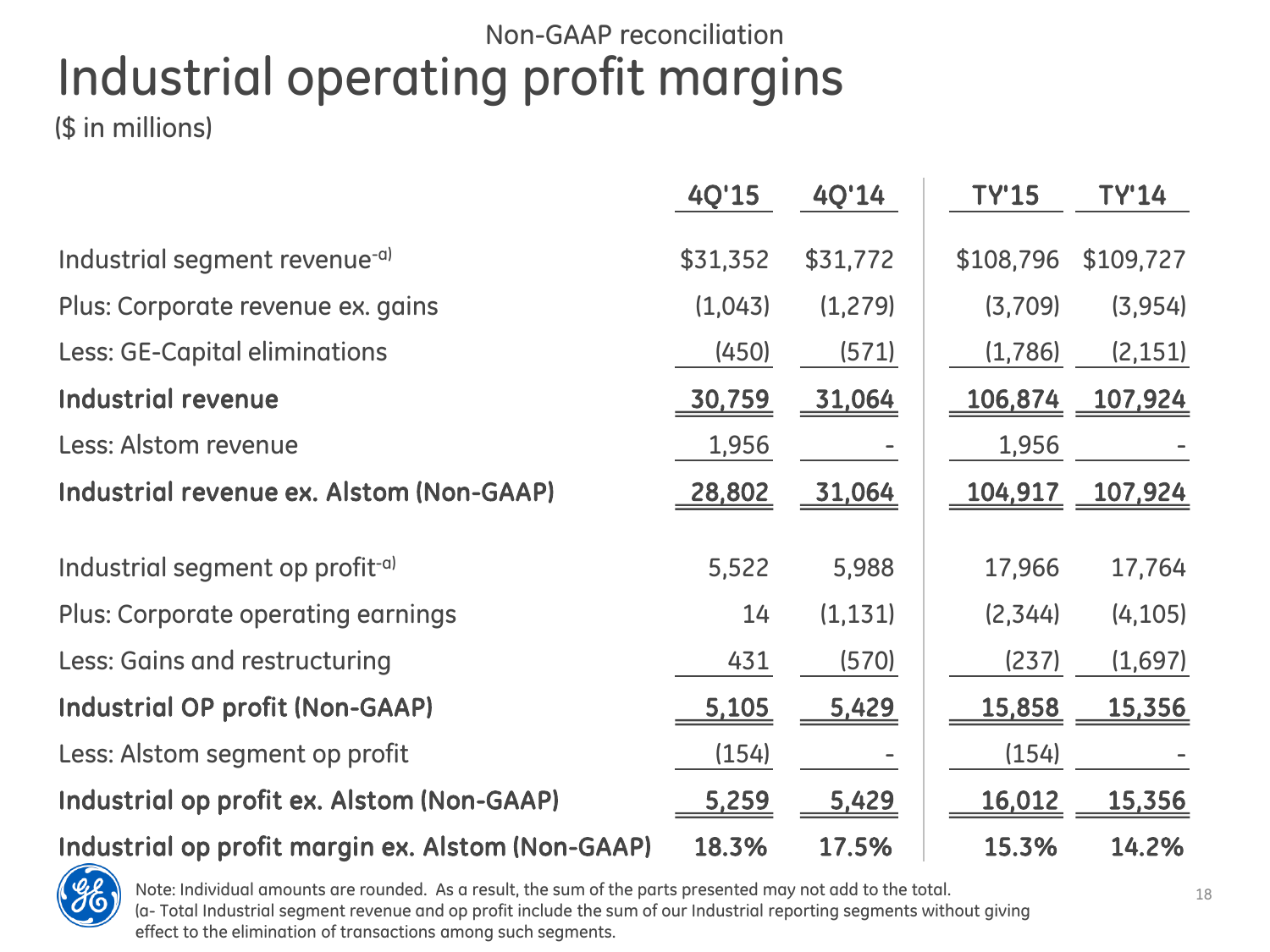## Operating earnings & EPS

(\$ in millions except earnings per share)

|                                                                                   | 4Q'15   | 40'14         | $V\%$            | <b>TY'15</b> | <b>TY'14</b> | $V\%$ |
|-----------------------------------------------------------------------------------|---------|---------------|------------------|--------------|--------------|-------|
| Earnings from continuing operations<br>attributable to common shareholders (GAAP) | \$2,567 | \$3,589       | $(28)\%$         | \$1,663      | \$9,535      | (83)% |
| Adjustment (net of tax): non-operating<br>pensions costs/(income)                 | 447     | 343           |                  | 1,797        | 1,378        |       |
| <b>Operating earnings (Non-GAAP)</b>                                              | \$3,014 | \$3,932 (23)% |                  | \$3,460      | \$10,913     | (68)% |
| Earnings per share - diluted-a)                                                   |         |               |                  |              |              |       |
| Continuing earnings per share (GAAP)                                              | \$0.26  | \$0.35        | $(26)\%$         | \$0.17       | \$0.94       | (82)% |
| Adjustment (net of tax): non-operating<br>pensions costs/(income)                 | 0.05    | 0.03          |                  | 0.18         | 0.14         |       |
| Operating earnings per share (Non-GAAP)                                           | \$0.31  |               | $$0.39$ $(21)\%$ | \$0.35       | \$1.08       | (68)% |

(a - Earnings per share amounts are computed independently. As a result, the sum of per share amounts may not equal the total

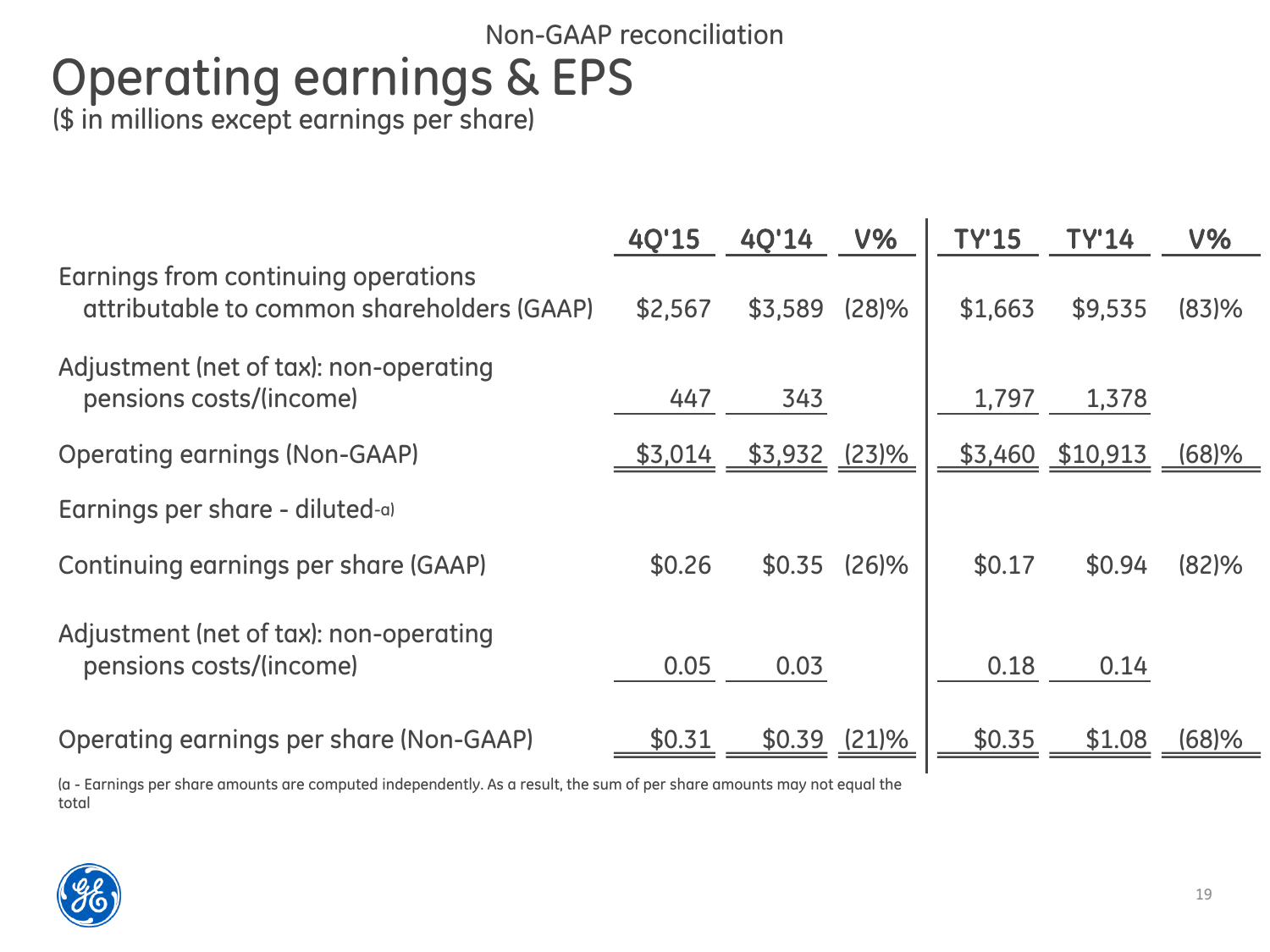### Industrial operating EPS Non-GAAP reconciliation

(\$ in millions except earnings per share)

|                                                 | 4Q'15   | <b>40'14</b> | $V\%$    | <b>TY'15</b> | <b>TY'14</b> | $V\%$  |
|-------------------------------------------------|---------|--------------|----------|--------------|--------------|--------|
|                                                 |         |              |          |              |              |        |
| <b>Operating earnings (Non-GAAP)</b>            | \$3,014 | \$3,932      | (23)%    | \$3,460      | \$10,913     | (68)%  |
| <b>GE Capital operating earnings (Non-GAAP)</b> | (1,615) | 187          | $\cup$   | (7,983)      | 1,209        | $\cup$ |
| Industrial operating earnings (Non-GAAP)        | 4,629   | 3,745        | 24%      | 11,443       | 9,705        | 18%    |
|                                                 |         |              |          |              |              |        |
| Operating earnings per share (Non-GAAP)         | \$0.31  | \$0.39       | $(21)\%$ | \$0.35       | \$1.08       | (68)%  |
| GE Capital operating EPS (Non-GAAP)-a)          | (0.16)  | 0.02         | U        | (0.80)       | 0.12         | $\cup$ |
| Industrial operating EPS (Non-GAAP)-a)          | 0.47    | 0.37         | 27%      | 1.14         | 0.96         | 19%    |

(a- Earnings per share amounts are calculated as percent of operating earnings. Earnings per share amounts are computed independently. As a result, the sum of per share amounts may not equal the total.

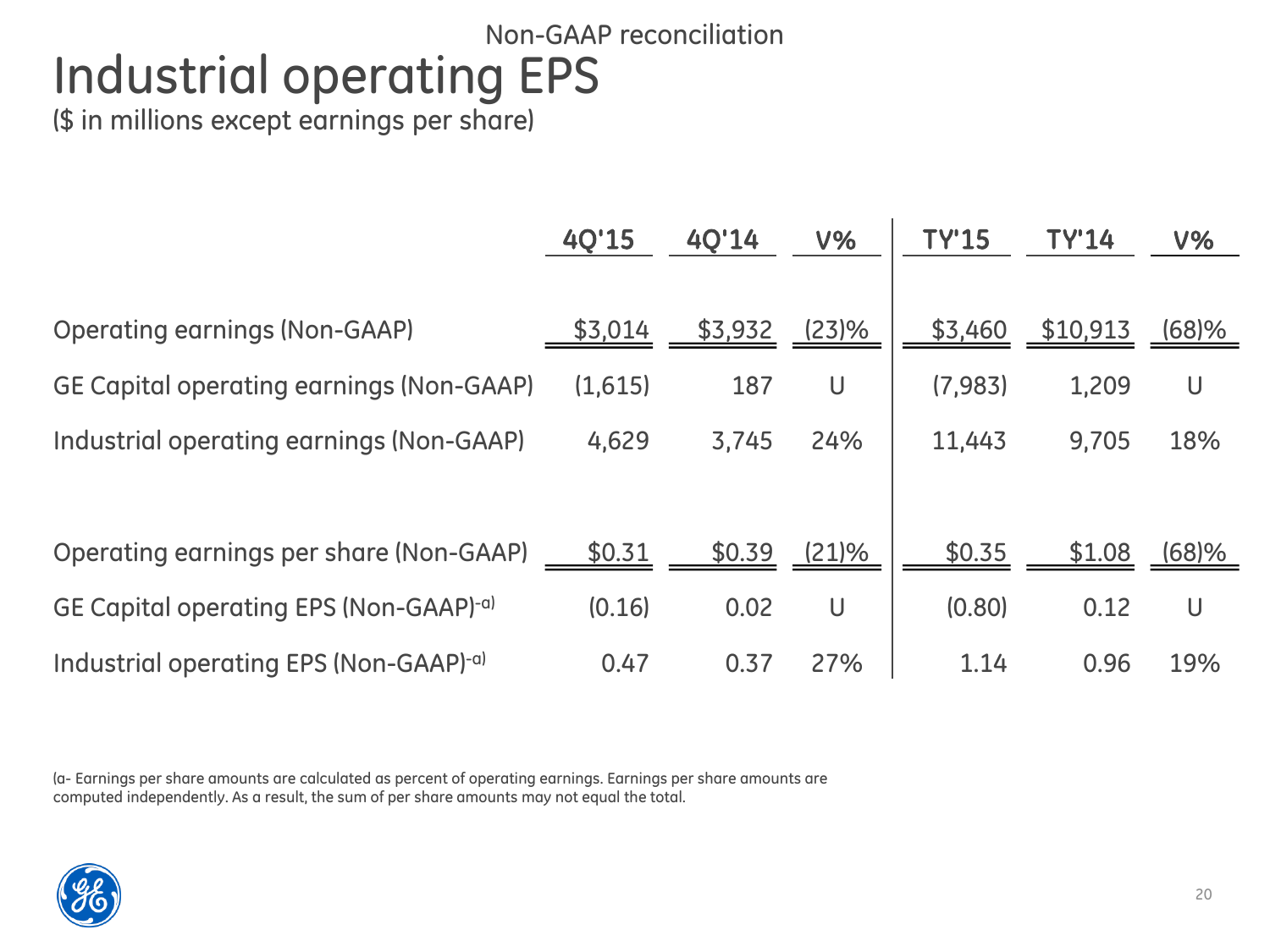## Industrial operating plus Verticals earnings & EPS

(\$ in millions except earnings per share)

|                                                                                  | 4Q'15   | 4Q'14  | $V\%$                    | <b>TY'15</b> | <b>TY'14</b> | $V\%$ |
|----------------------------------------------------------------------------------|---------|--------|--------------------------|--------------|--------------|-------|
| <b>Operating earnings (Non-GAAP)</b>                                             | 3,014   | 3,932  | (23)%                    | 3,460        | 10,913       | (68)% |
| Less: Other GE Capital (Non-GAAP)                                                | (2,053) | (221)  |                          | (9,649)      | (399)        |       |
| <b>Industrial operating plus Verticals</b><br>earnings (Non-GAAP)                | 5,067   | 4,153  | 22%                      | 13,109       | 11,313       | 16%   |
| <b>Verticals earnings (Non-GAAP)</b>                                             | 438     | 408    | 7%                       | 1,666        | 1,608        | 4%    |
| Industrial operating earnings (Non-GAAP)                                         | 4,629   | 3,745  | 24%                      | 11,443       | 9,705        | 18%   |
| Earnings per share $-$ diluted $-a$ )<br>Operating earnings per share (Non-GAAP) | 0.31    | 0.39   | $(21)\%$                 | 0.35         | 1.08         | (68)% |
| Less: Other GE Capital (Non-GAAP)                                                | (0.21)  | (0.02) |                          | (0.96)       | (0.04)       |       |
| Industrial operating plus Verticals<br><b>EPS (Non-GAAP)</b>                     | 0.52    | 0.41   | 27%                      | <u>1.31</u>  | <u>1.12</u>  | 17%   |
| <b>Verticals operating EPS (Non-GAAP)</b>                                        | 0.04    | 0.04   | $\overline{\phantom{a}}$ | 0.17         | 0.16         | 6%    |
| Industrial operating EPS (Non-GAAP)                                              | 0.47    | 0.37   | 27%                      | 1.14         | 0.96         | 19%   |

(a- Earnings per share amounts are computed independently. As a result, the sum of per share amounts may not equal the total.

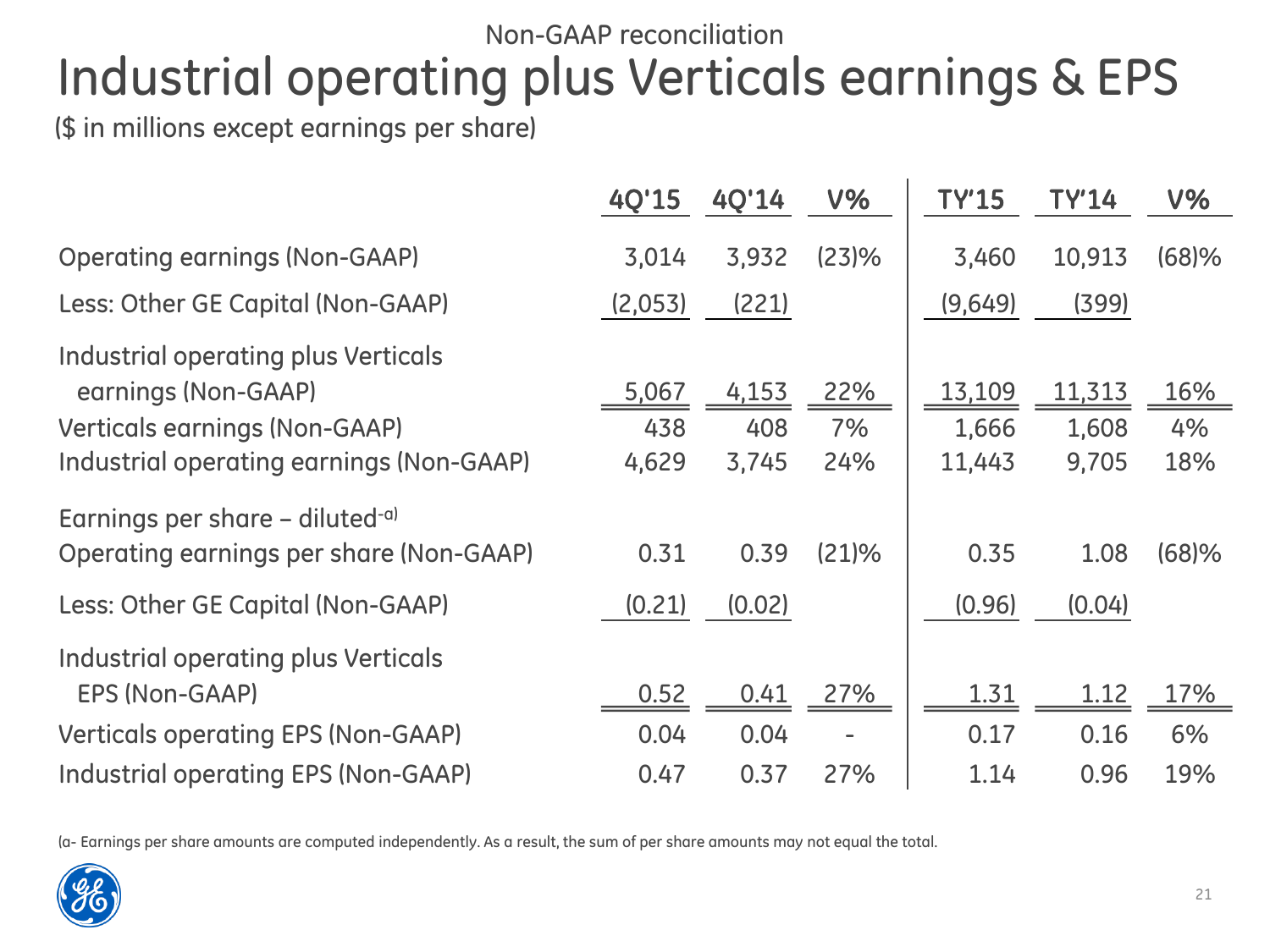### GE effective tax rate (ex. GE Capital) Non-GAAP reconciliation

(\$ in millions)

|                                                                              | 40'15     | 40'14   | <b>TY'15</b> | <b>TY'14</b> |
|------------------------------------------------------------------------------|-----------|---------|--------------|--------------|
| GE earnings from continuing operations<br>before income taxes (GAAP)         | \$2,892   | \$4,181 | \$3,252      | \$11,119     |
| Less GE Capital earnings from continuing<br>ops. attributable to the company | (\$1,465) | \$348   | (\$7,672)    | \$1,532      |
| Less GE preferred dividend                                                   | \$18      |         | \$18         |              |
| Adjusted earnings from continuing ops.<br>before income taxes (Non-GAAP)     | \$4,339   | \$3,833 | \$10,906     | \$9,587      |
| GE (ex. GE Capital) provision for income<br>taxes - continuing ops.          | \$204     | \$492   | \$1,506      | \$1,634      |
| Effective tax rate GE (ex. GE Capital) (Non-GAAP)                            | 5%        | 13%     | 14%          | 17%          |

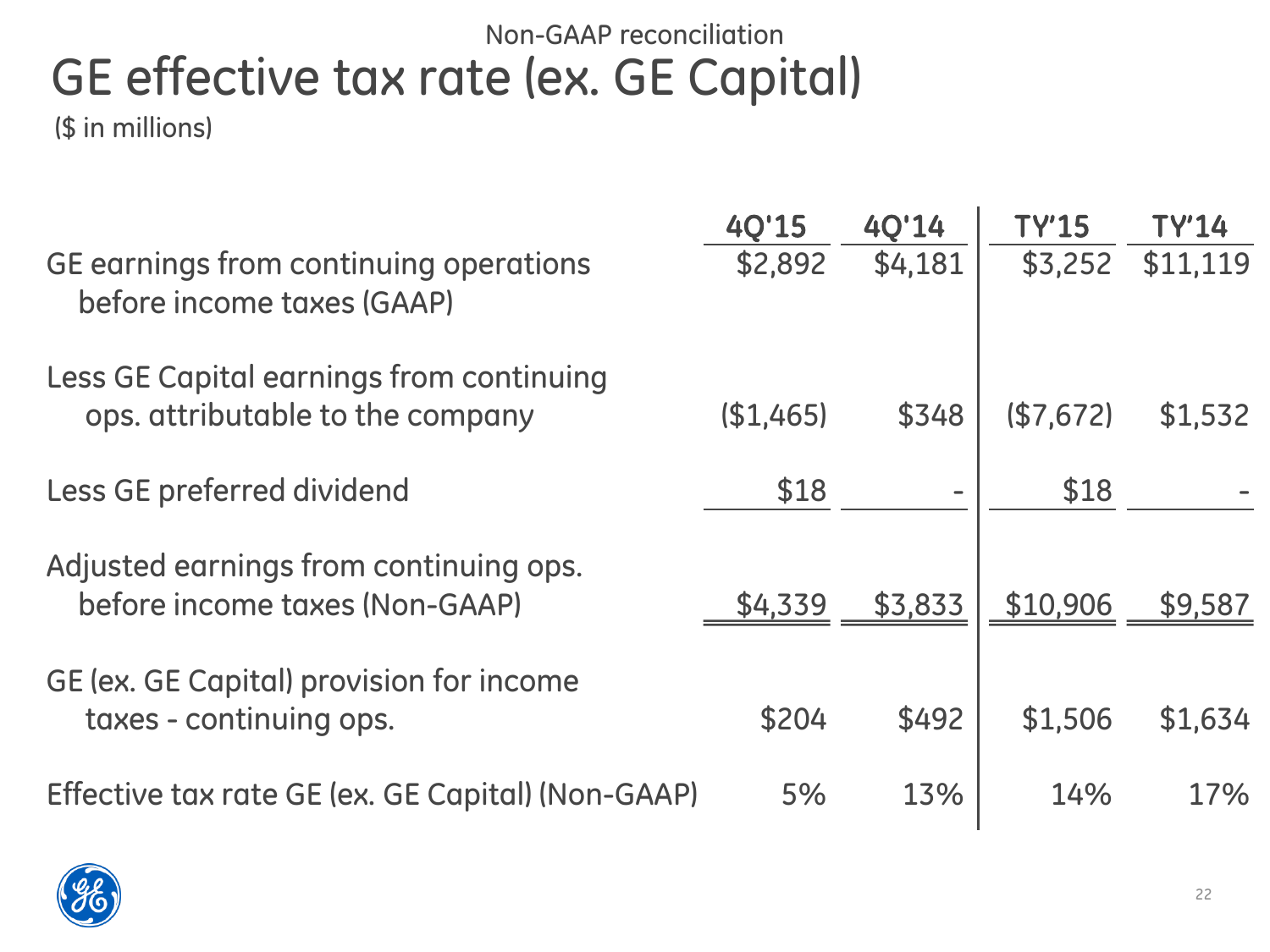### Industrial CFOA from continuing operations Non-GAAP reconciliation

(\$ in millions)

|                                                                                                            | 4Q'15   | 4Q'14   | $V\%$    | <b>TY'15</b> | <b>TY'14</b> | $V\%$   |
|------------------------------------------------------------------------------------------------------------|---------|---------|----------|--------------|--------------|---------|
| Cash from GE's operating activities<br>as reported (GAAP)                                                  | \$9,828 | \$7,996 | 23%      | \$16,354     | \$15,171     | 8%      |
| Less: GE Capital dividends                                                                                 | 3,850   | 779     |          | 4,300        | 3,000        |         |
| Cash from GE's operating activities<br>excluding dividends from GE Capital<br>(Industrial CFOA) (Non-GAAP) | \$5,978 | \$7,217 | (17)%    | \$12,054     | \$12,171     | $(1)\%$ |
| Less: Alstom CFOA & Signaling deal taxes                                                                   | (498)   |         |          | (498)        |              |         |
| Industrial CFOA ex. Alstom (Non-GAAP)                                                                      | \$6,476 | \$7,217 | $(10)\%$ | \$12,551     | \$12,171     | 3%      |

Note: Individual amounts are rounded. As a result, the sum of the parts presented may not add to the total

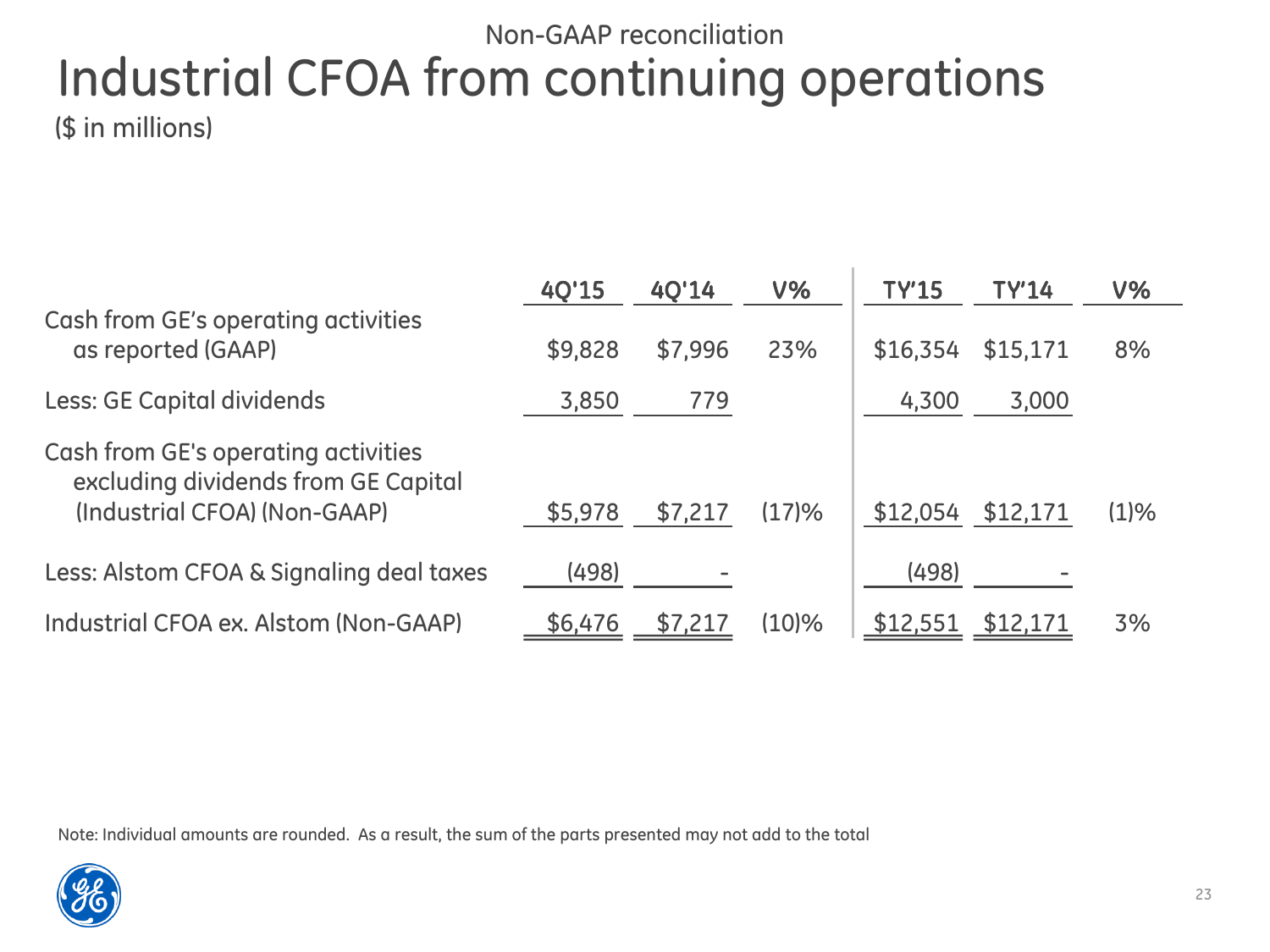### Free cash flow

(\$ in millions)

|                                                                                                         | <b>TY'15</b>  | <b>TY'14</b> | $V\%$ |
|---------------------------------------------------------------------------------------------------------|---------------|--------------|-------|
| Cash from GE's operating activities as reported (GAAP)                                                  | \$16,354      | \$15,171     | 8%    |
| Less: Additions to property, plant and equipment<br>Plus: Dispositions of property, plant and equipment | 3,785<br>939  | 3,970<br>615 |       |
| Free cash flow (Non-GAAP)                                                                               | \$13,507      | \$11,815     | 14%   |
| Less: GE Capital dividends                                                                              | 4,300         | 3,000        |       |
| Industrial free cash flow (Non-GAAP)                                                                    | \$9,207       | \$8,815      | 4%    |
| Less: Alstom CFOA and Signaling deal taxes<br>Less: Alstom additions to PP&E, net of dispositions       | (498)<br>(77) |              |       |
| Adjusted Industrial free cash flow (Non-GAAP)                                                           | \$9,782       | \$8,815      | 11%   |
| Industrial operating earnings (Non-GAAP)                                                                | 11,443        | 9,705        |       |
| Adjusted Industrial FCF conversion (Non-GAAP)                                                           | 85%           | 91%          |       |

Note: Individual amounts are rounded. As a result, the sum of the parts presented may not add to the total

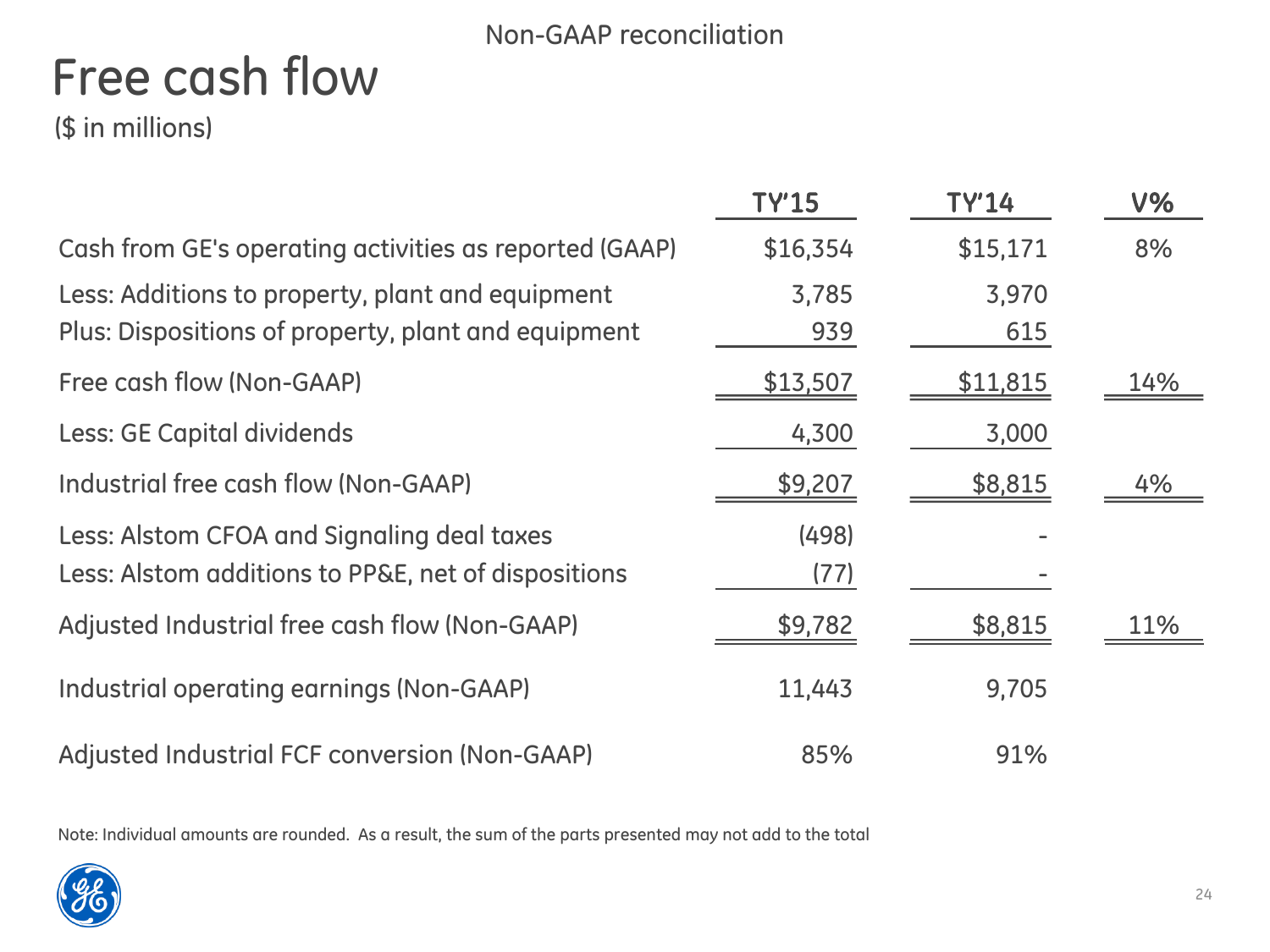### GAAP & Industrial Operating plus Verticals EPS Non-GAAP reconciliation







**Industrial Operating & Verticals** 

Non-operating pension & other GE Capital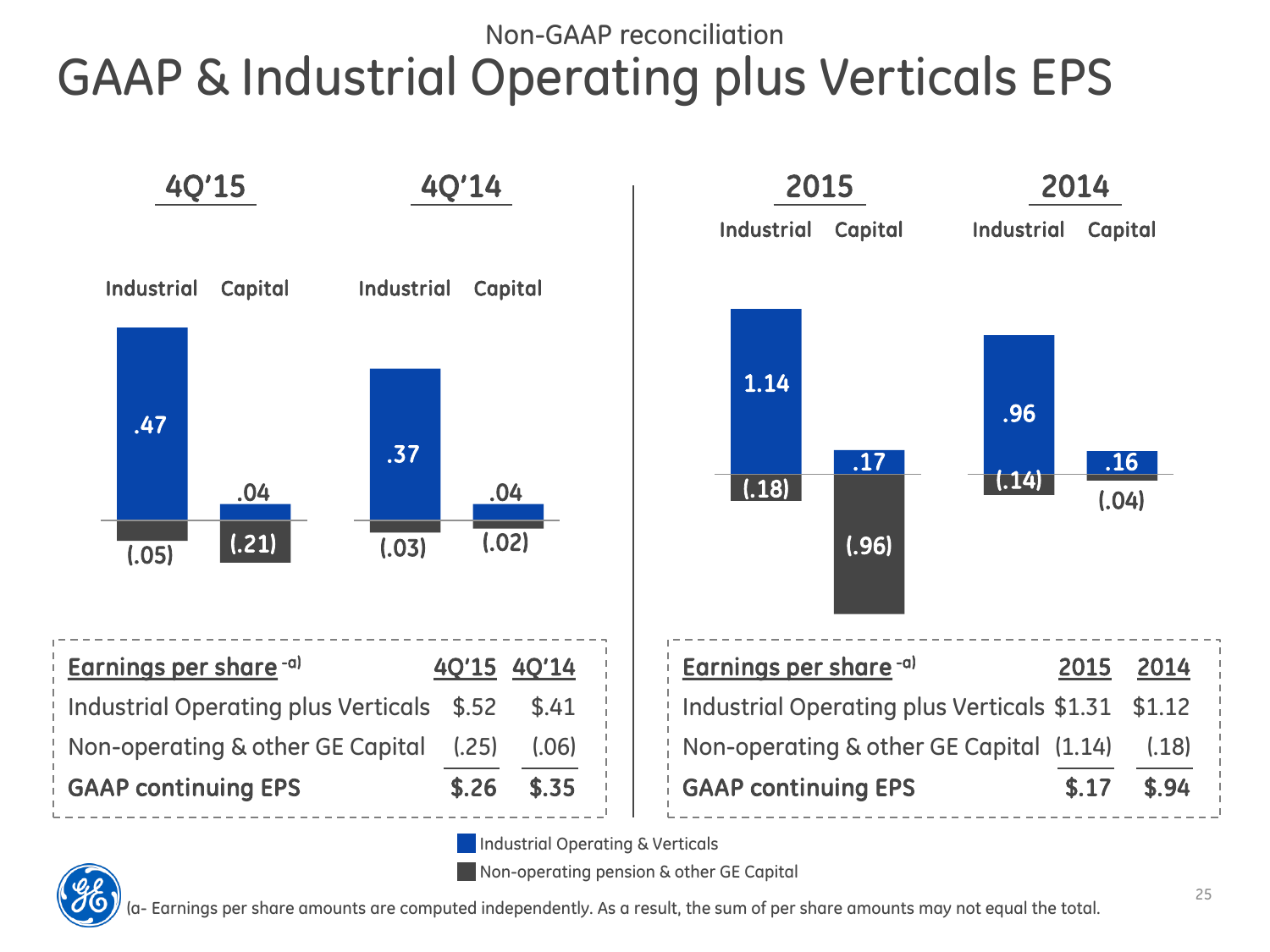## GE Capital segment results

(\$ in millions – net earnings)

|                                      | 4Q'15      | 4Q'14   | $V\%$     |
|--------------------------------------|------------|---------|-----------|
| <b>CLL</b>                           | \$145      | \$113   | 28%       |
| <b>EFS</b>                           | (19)       | 112     | $\bigcup$ |
| <b>GECAS</b>                         | 354        | 217     | 63        |
| <b>GE Capital Corporate</b>          | (1, 927)   | (94)    | $\bigcup$ |
| Earnings from continuing ops.        | \$(1, 447) | \$348   | $\bigcup$ |
| Preferred stock dividends            | (169)      | (161)   | (5)       |
| <b>Capital segment profit</b>        | \$(1,615)  | \$187   | $\bigcup$ |
| Earnings from discontinued ops.      | 3,722      | 1,564   | F         |
| <b>Total GE Capital net earnings</b> | \$2,107    | \$1,751 | 20%       |

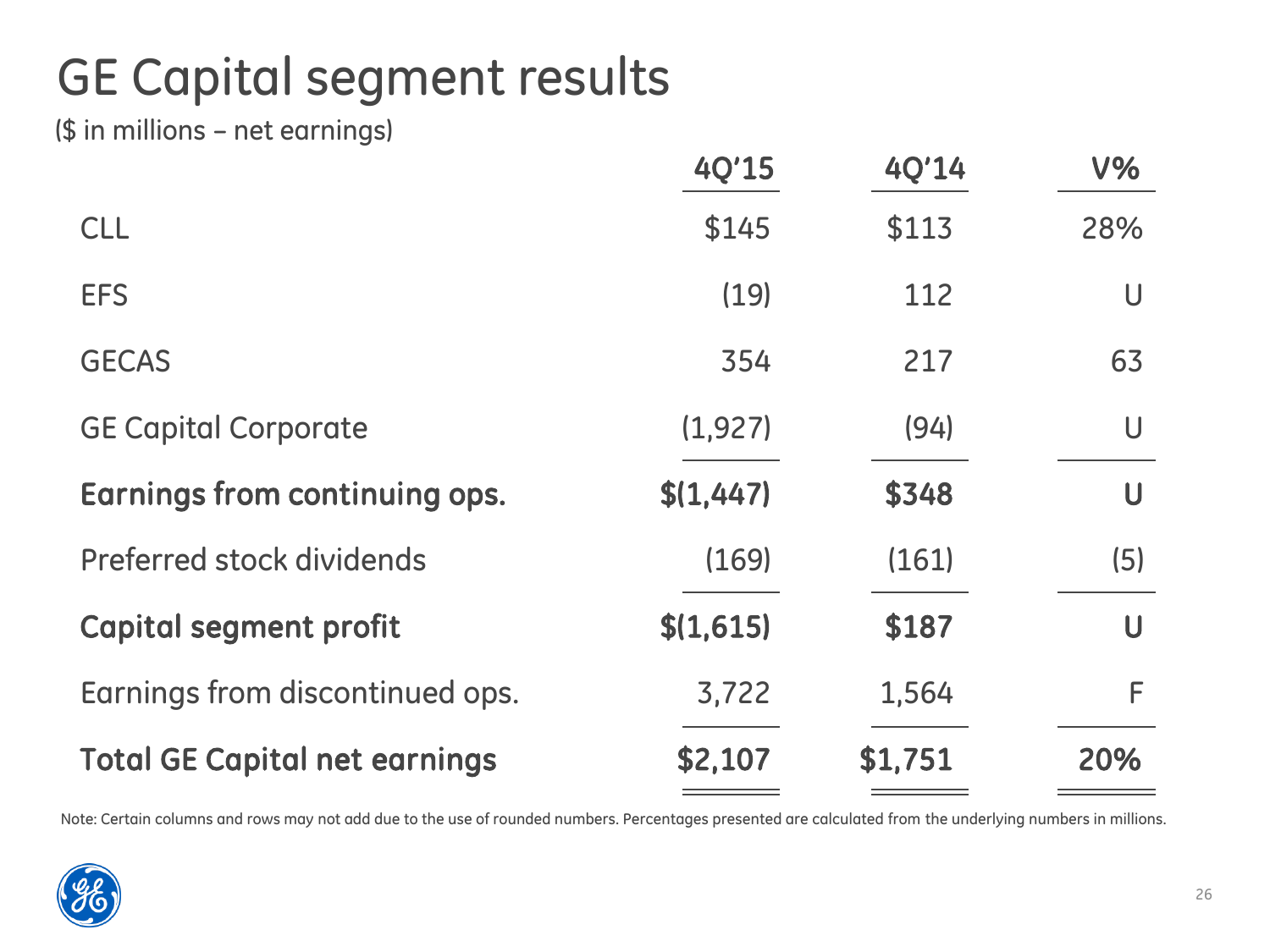### Capital – Verticals results

(\$ in millions – net earnings)

|                              | 40'15     | 40'14 | $V\%$     |
|------------------------------|-----------|-------|-----------|
| <b>GECAS</b>                 | \$354     | \$217 | 63%       |
| <b>EFS</b>                   | (19)      | 112   | $\bigcup$ |
| Other $-a$ )                 | 127       | 137   | (7)       |
| Allocated corporate costs-b) | (25)      | (58)  | 57        |
| <b>Verticals</b>             | \$438     | \$408 | 7%        |
| Other continuing operations  | (2,053)   | (221) | $\cup$    |
| Capital segment profit       | \$(1,615) | \$187 | U         |

(a- Includes Industrial Finance & run-off Insurance

(b- Revised estimate for allocated corporate costs

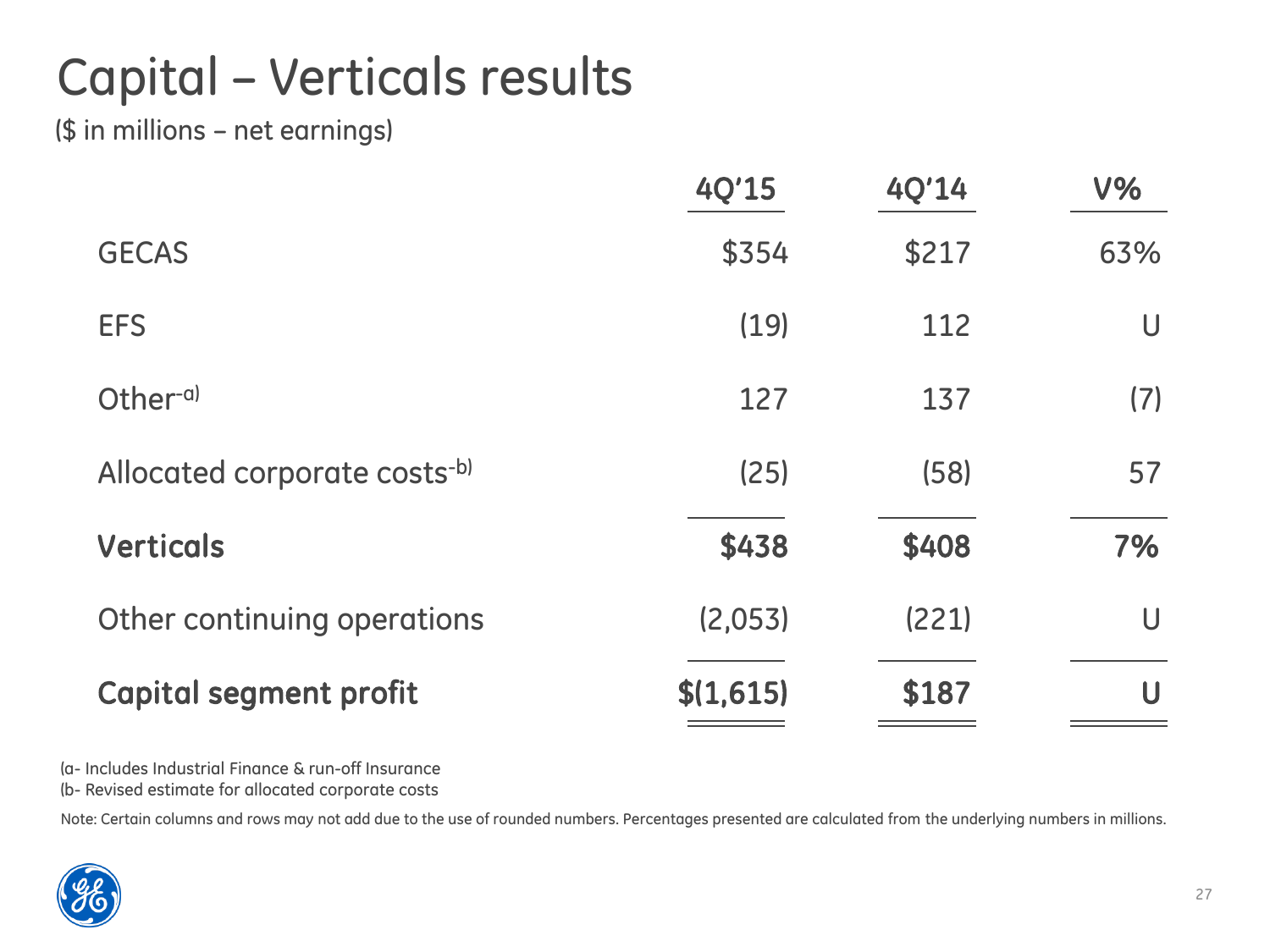## GE Capital segment assets

(\$ in billions)

|                                   | 4Q'15   | 4Q'14   | $V\%$ |
|-----------------------------------|---------|---------|-------|
| <b>CLL</b>                        | \$23.6  | \$21.7  | 9%    |
| <b>EFS</b>                        | 13.2    | 15.5    | (14)  |
| <b>GECAS</b>                      | 46.7    | 42.6    | 9     |
| <b>GE Capital Corporate</b>       | 112.3   | 99.9    | 12    |
| Capital segment assets            | \$195.7 | \$179.7 | 9%    |
| Assets of discontinued operations | 120.9   | 323.5   | (63)  |
| <b>Total GE Capital assets</b>    | \$316.7 | \$503.2 | (37)% |

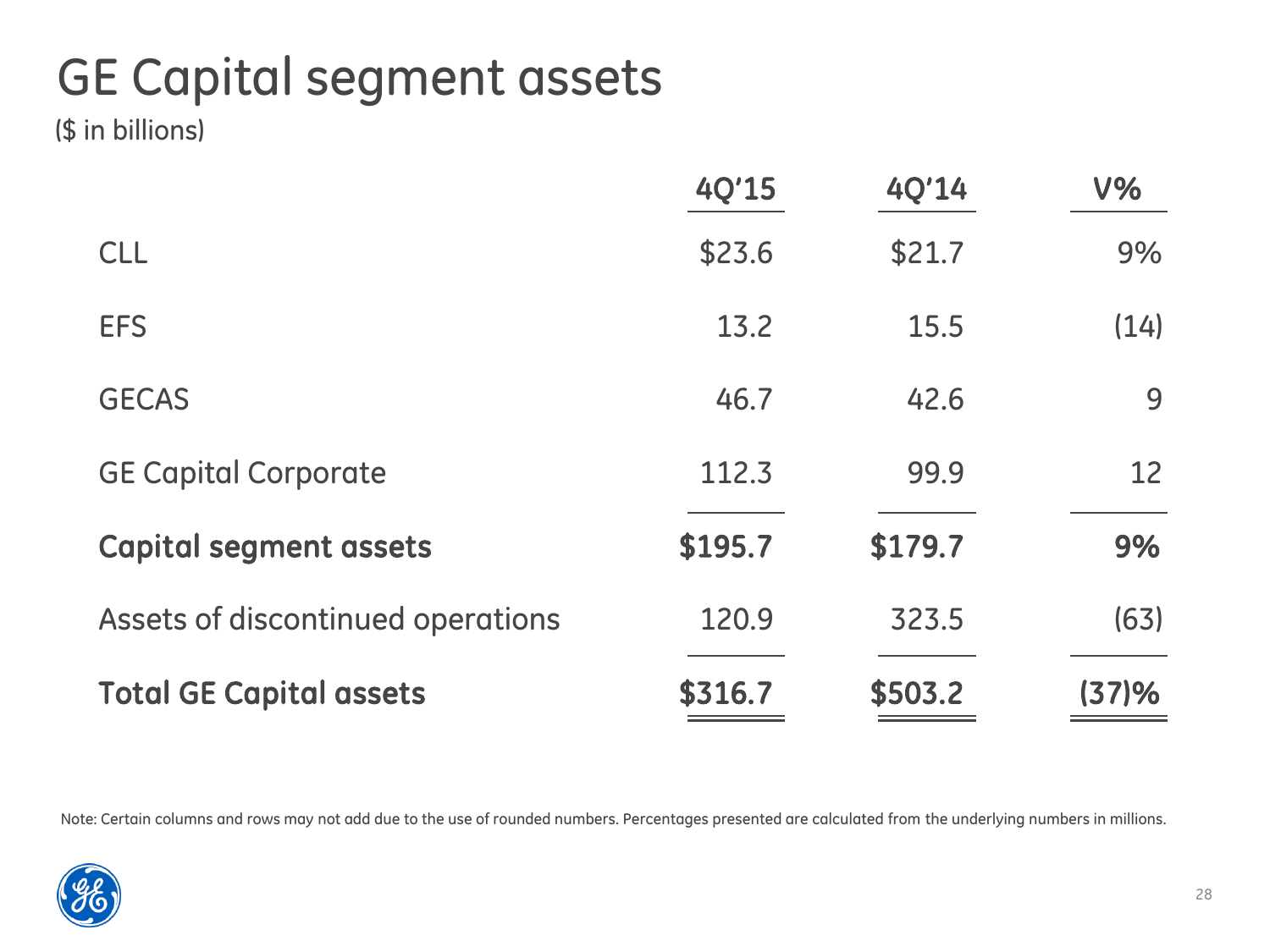## GE Capital nonaccrual/net charge-offs -a)

(\$ in millions)

|                   | Nonaccrual assets/nonaccrual % fin. rec. |                              |                          | Total net charge-offs/net charge-offs % fin. rec. |               |                   |                     |
|-------------------|------------------------------------------|------------------------------|--------------------------|---------------------------------------------------|---------------|-------------------|---------------------|
|                   | 4Q'15                                    | 3Q'15                        | 4Q'14                    |                                                   | 4Q'15         | 3Q'15             | 4Q'14               |
| <b>CLL</b>        | \$25                                     | \$27                         | \$25                     | <b>CLL</b>                                        | \$8           | \$2               | \$2                 |
|                   | 0.17%                                    | 0.20%                        | 0.17%                    |                                                   | 0.23%         | 0.06%             | 0.06%               |
| <b>GECAS</b>      | 179                                      | 195                          | 419                      | <b>GECAS</b>                                      | (4)           | (2)               | (1)                 |
|                   | 2.45                                     | 2.64                         | 5.07                     |                                                   | (0.22)        | (0.11)            | (0.05)              |
| <b>EFS</b>        | 53                                       | 82                           | 68                       | <b>EFS</b>                                        | 9             | 8                 | (4)                 |
|                   | 2.15                                     | 3.36                         | 2.64                     |                                                   | 1.47          | 1.22              | (0.60)              |
| Corporate/HQ      |                                          | $\qquad \qquad \blacksquare$ |                          | Corporate/HQ                                      | (1)           |                   |                     |
|                   |                                          |                              | $\overline{\phantom{a}}$ |                                                   | (0.80)        | $\qquad \qquad =$ |                     |
| <b>GE Capital</b> | \$256<br>1.02%                           | \$304<br>1.28%               | \$512<br>1.99%           | <b>GE Capital</b>                                 | \$12<br>0.20% | \$8<br>0.14%      | \$(3)<br>$(0.05)$ % |

(a - Real Estate, the majority of CLL, and Consumer have been classified as discontinued operations. As a result, prior periods have been recasted accordingly. Note: Certain columns and rows may not add due to the use of rounded numbers. Percentages presented are calculated from the underlying numbers in millions.

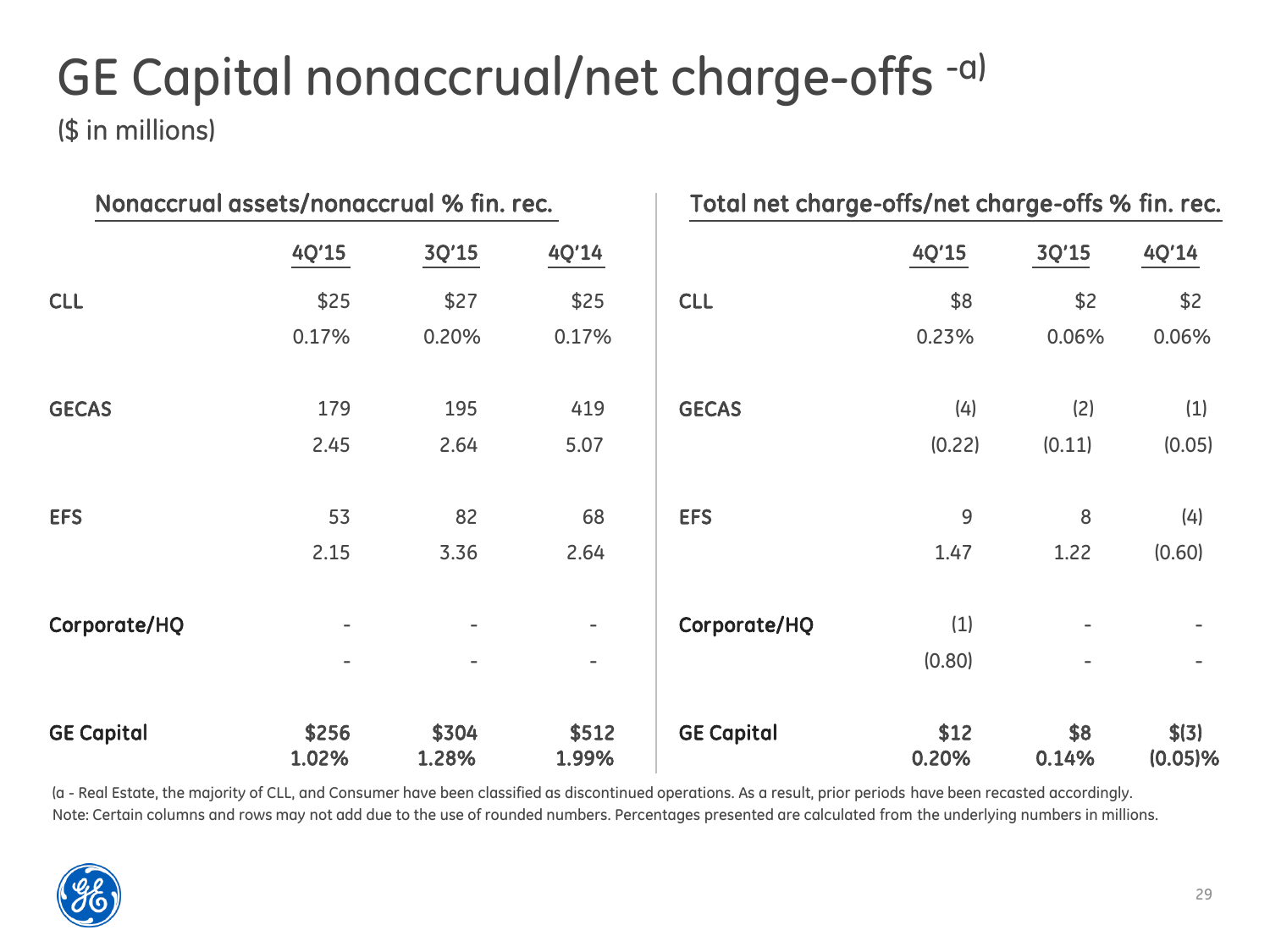## GE Capital funding

(\$ in billions)



### Debt composition–a)



- Completed \$8B of LT debt issuance in 1Q'15 in 3 currencies
- No incremental LT debt issuance in line with April 10th announcement
- Met \$5B CP target by Dec'15
- Strong liquidity position





(c - Includes ~\$(8.9)B YTD FX impact and ~\$(1.0)B YTD FAS 133



(e - Liquidity includes cash & equivalents (including discontinued operations and held for sale balances); 4Q15 includes \$10.4B of high quality interest bearing deposits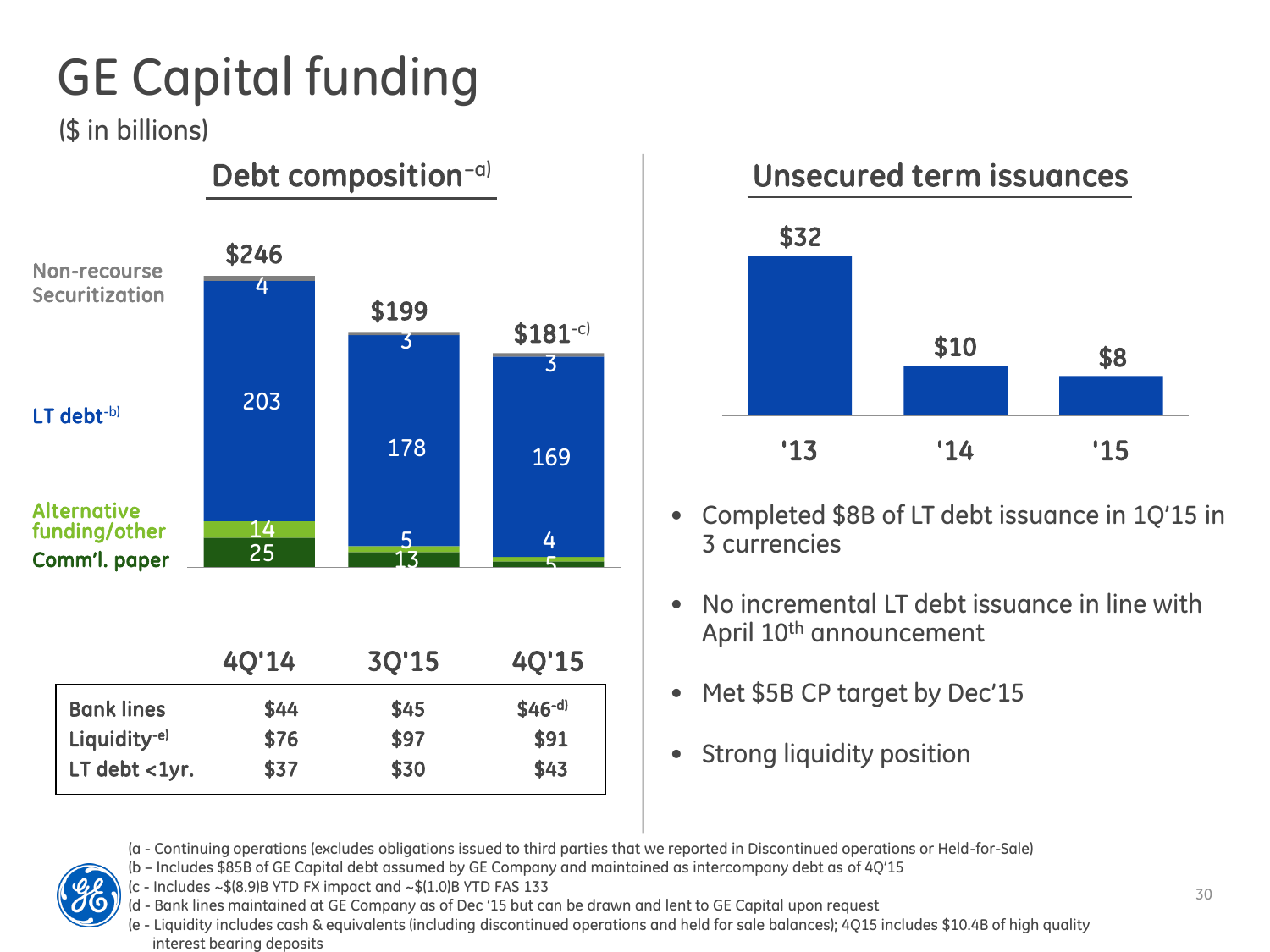### GE Capital leverage ratio-a) Non-GAAP reconciliation

(\$ in billions)

|                                                         | 4Q'15                      | 3Q'15                      | 4Q'14                      |
|---------------------------------------------------------|----------------------------|----------------------------|----------------------------|
| As reported<br><b>Debt</b><br>Equity-b)                 | \$211.9<br>46.2            | \$299.5<br>68.2            | \$351.9<br>87.5            |
| Leverage ratio (GAAP)                                   | 4.6                        | 4.4                        | 4.0                        |
| Debt<br>Less: Liquidity <sup>-c)</sup><br>Adjusted debt | 211.9<br>(90.9)<br>\$121.0 | 299.5<br>(97.0)<br>\$202.5 | 351.9<br>(76.4)<br>\$275.5 |
| Equity-bl                                               | 46.2                       | 68.2                       | 87.5                       |
| Adjusted leverage ratio (Non-GAAP)                      | 2.6                        | 3.0                        | 3.1                        |

(a - Includes discontinued operations and balances recorded as held for sale for all periods

(b - Total equity ex-non-controlling interests

(c - Liquidity includes cash & equivalents (including discontinued operations and held for sale balances) and \$10.4B of high quality interest bearing deposits

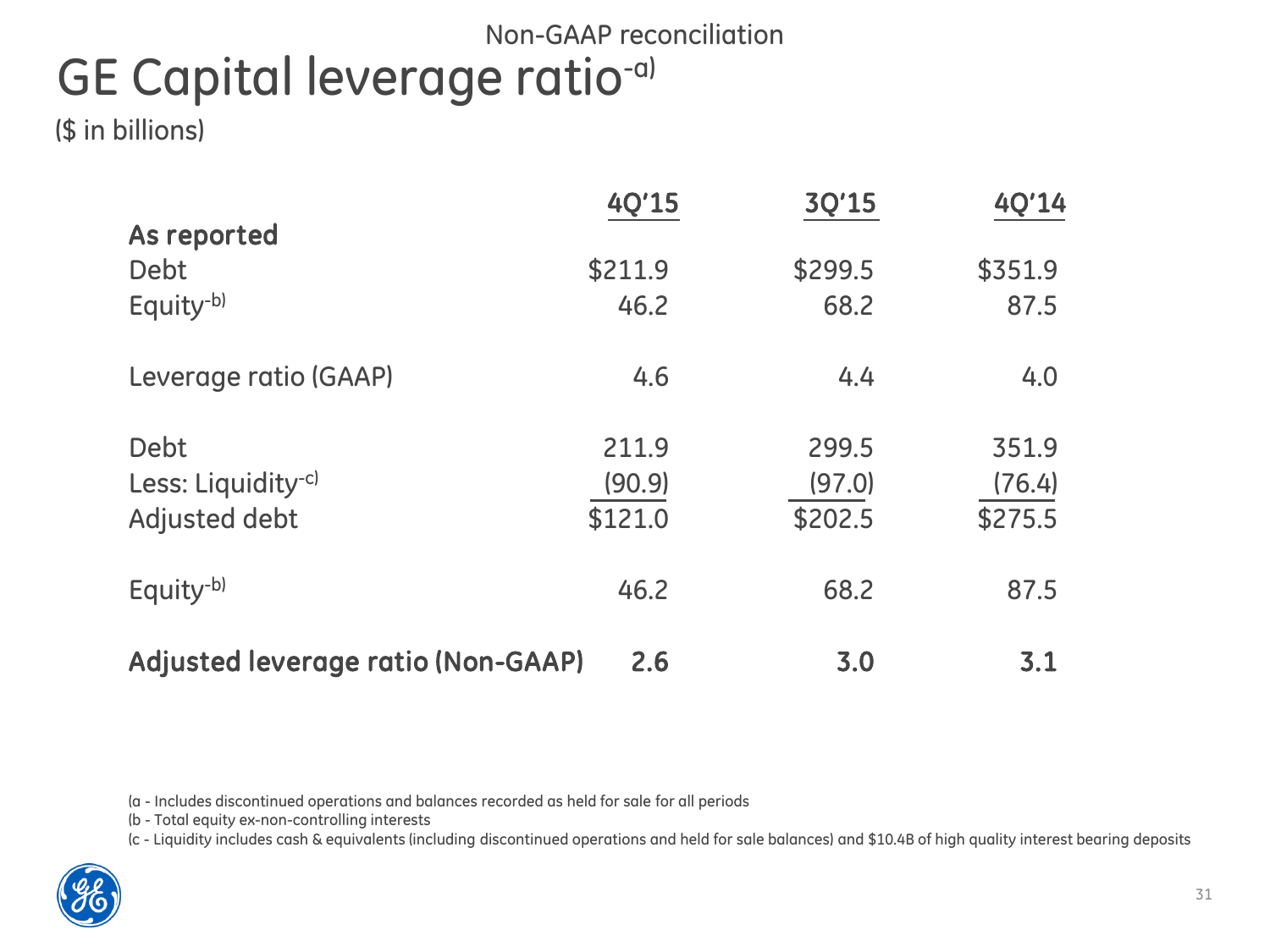### GE Capital tier 1 common ratio estimate-a) Non-GAAP reconciliation

(\$ in billions)

|                                                                                              | 4Q'15                         | 3Q'15                          | 40'14                          |
|----------------------------------------------------------------------------------------------|-------------------------------|--------------------------------|--------------------------------|
| As reported<br>Shareowners' equity <sup>-b)</sup> (GAAP)                                     | \$46.2                        | \$68.2                         | \$87.5                         |
| - Preferred equity<br>- G/W & Intangibles<br>- Other additions/(deductions)<br>Tier 1 common | (5.0)<br>(5.2)<br>0.3<br>36.4 | (4.9)<br>(15.5)<br>1.1<br>48.9 | (4.9)<br>(25.6)<br>1.0<br>58.0 |
| Estimated risk weighted assets                                                               | 251.1                         | 356.7                          | 445.9                          |
| Tier 1 common ratio (Non-GAAP)                                                               | 14.5%                         | 13.7%                          | 13.0%                          |
| <b>Tangible Common Equity/Tangible</b><br><b>Assets (Non-GAAP)</b>                           | 11.5%                         | 11.2%                          | 11.9%                          |

(a - Based on Basel 3 standardized approach on a transitional basis; includes discontinued operations for all periods

(b - Total equity ex-non-controlling interests

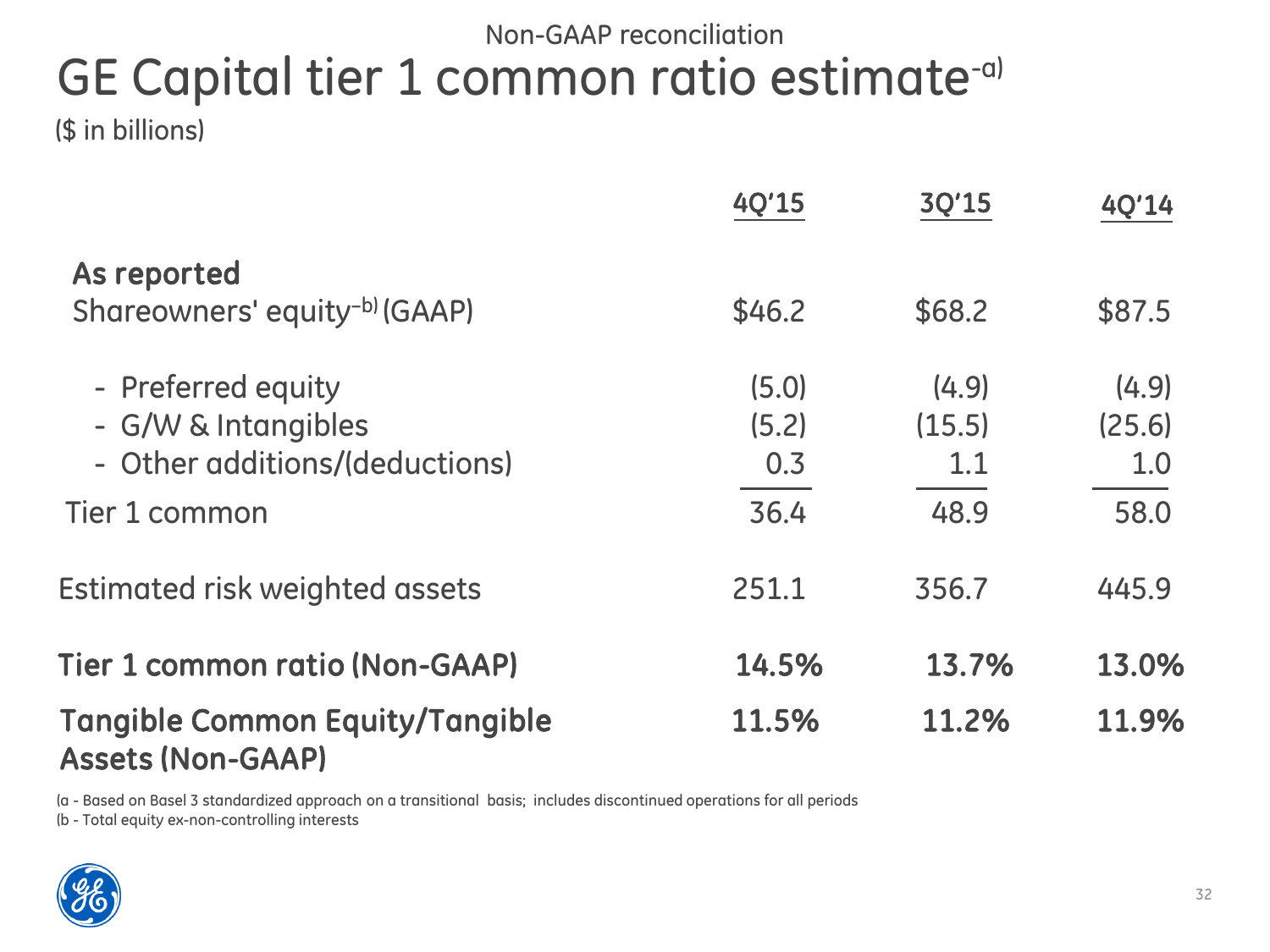### Capital ending net investment Non-GAAP reconciliation

(\$ in billions)

|                                                                     | <b>40'15</b> | $3Q'15^{-a}$ |         | 2Q'15-a) 1Q'15-a) | $40'14^{-a}$ |
|---------------------------------------------------------------------|--------------|--------------|---------|-------------------|--------------|
| <b>GE Capital total assets (GAAP)</b>                               | \$316.7      | \$433.8      | \$463.3 | \$476.5           | \$500.2      |
| Less: assets of discontinued operations <sup>-b)</sup>              | (120.9)      | (121.9)      | (154.9) | (31.3)            | (1.2)        |
| Less: non-interest bearing<br>liabilities & others                  | (43.3)       | (50.3)       | (51.2)  | (66.0)            | (60.5)       |
| <b>Capital ENI (Continuing operations)</b>                          | 152.4        | 261.6        | 257.2   | 379.2             | 438.5        |
| Less: Liquidity <sup>-c)</sup>                                      | (70.5)       | (85.5)       | (77.9)  | (76.4)            | (75.5)       |
| <b>Continuing ENI (ex-Liquidity) (Non-GAAP)</b>                     | \$81.9       | \$176.1      | \$179.3 | \$302.8           | \$363.0      |
| Memo:<br>Total ENI (ex-Liquidity) incl. disc ops (Non-GAAP) \$166.9 |              | \$270.6      | \$309.0 | \$331.4           | \$362.9      |

(a - As originally reported

(b – Real Estate, majority of Commercial Lending & Leasing, and Consumer segments moved to discontinued operations during 1Q'15, 2Q'15, and 4Q'15 respectively

(c - Liquidity includes cash & equivalents from continuing operations (excluding held for sale balances) and \$10.4B of high quality interest bearing deposits

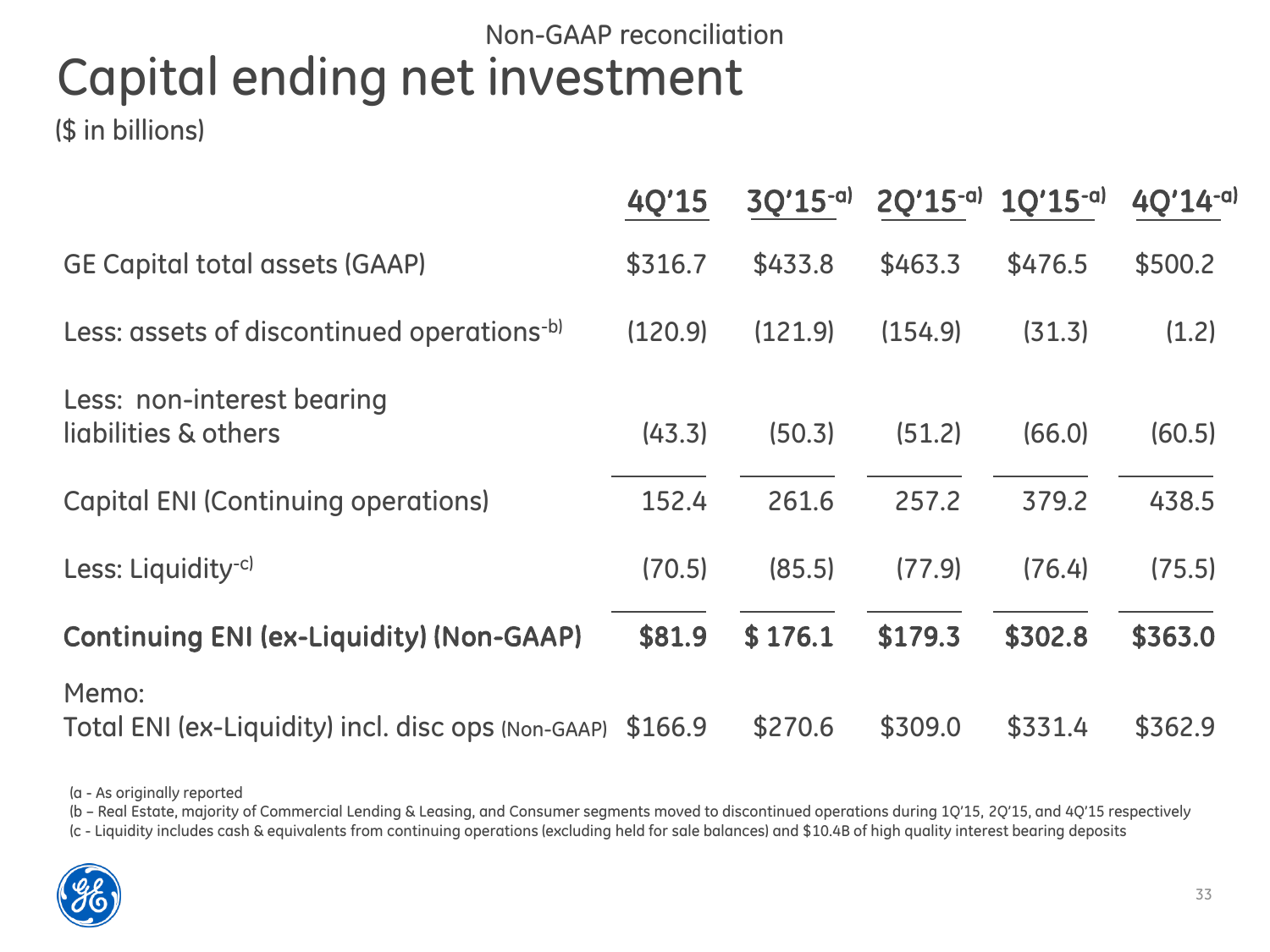## GE Capital reserves–a)

(\$ in billions)

Allowances for losses



(a - Real Estate, the majority of CLL, and Consumer have been classified as discontinued operations. As a result, prior periods have been recasted accordingly

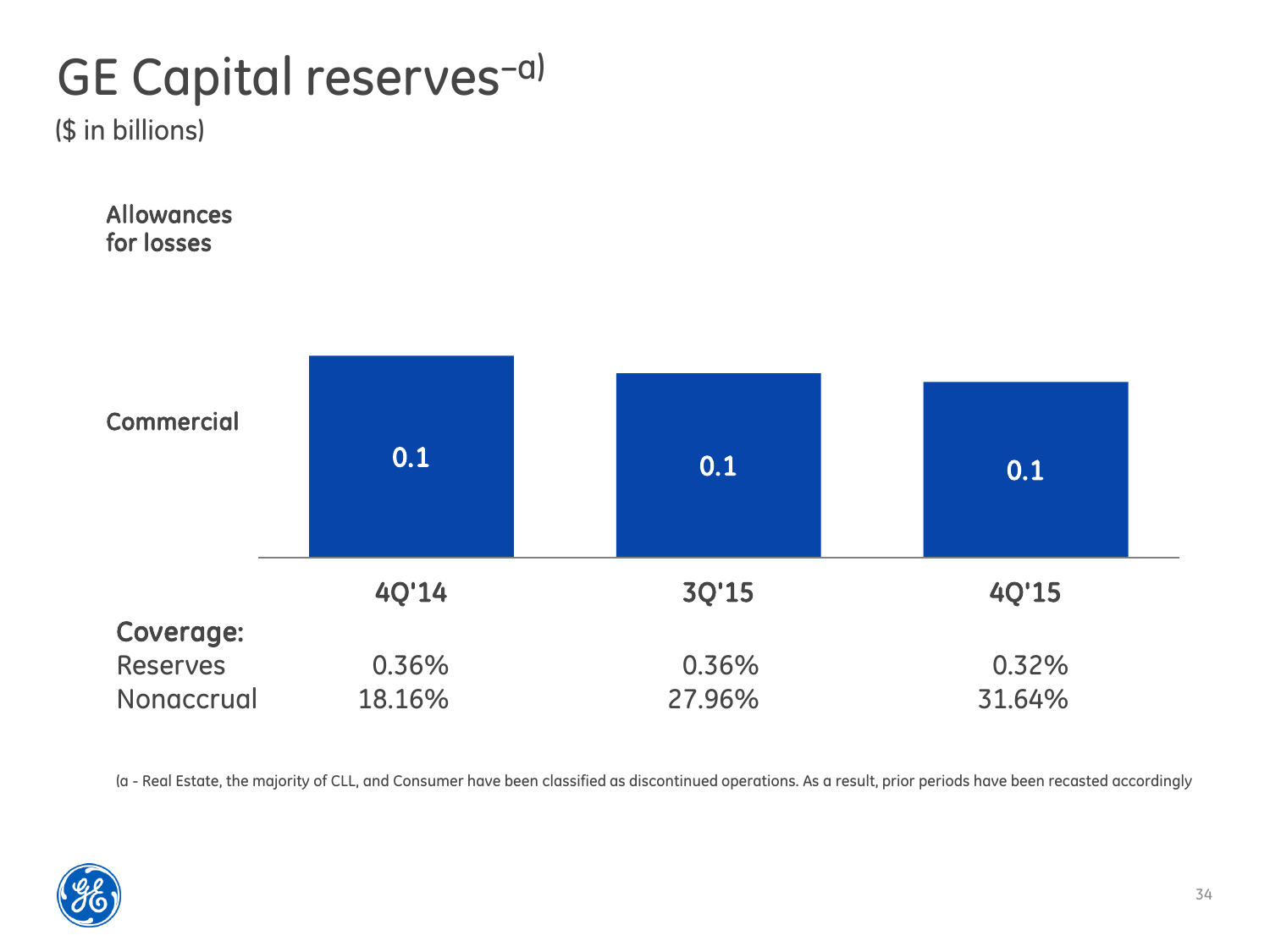In an effort to provide investors with additional information regarding the company's results as determined by generally accepted accounting principles (GAAP), the company also discusses, in its earnings press release and earnings presentation materials, the following Non-GAAP information which management believes provides useful information to investors.

#### Operating and non-operating pension costs

We have provided the operating and non-operating components of cost for our principal pension plans. Operating pension costs comprise the service cost of benefits earned, prior service cost amortization and curtailment loss for our principal pension plans. Non-operating pension costs comprise the expected return on plan assets, interest cost on benefit obligations and net actuarial loss amortization for our principal pension plans. We believe that the operating components of pension costs better reflects the ongoing service-related costs of providing pension benefits to our employees. We believe that the operating and non-operating components of cost for our principal pension plans, considered along with the corresponding GAAP measure, provide management and investors with additional information for comparison of our pension plan costs and operating results with the pension plan costs and operating results of other companies.

#### Adjusted corporate costs (operating)

Operating corporate costs exclude non-service-related pension costs of our principal pension plans, which comprise interest costs, expected return on plan assets and amortization of actuarial gains/losses. Service cost, prior service cost and curtailment loss components of our principal pension plans are included in operating corporate costs. We believe that these components of pension cost better reflect the ongoing service-related costs of providing pension benefits to our employees. Accordingly, we believe that our measure of operating corporate costs provides management and investors with a useful measure of the operational costs incurred outside of our businesses. We believe that this measure, considered along with the corresponding GAAP measure, provides management and investors with additional information for comparison of our operating corporate costs to the operating corporate costs of other companies.

We also believe that adjusting operating corporate costs to exclude the effects of items that are not closely associated with ongoing corporate operations, such as earnings of previously divested businesses, gains and losses on disposed and held for sale businesses, and restructuring and other charges, provides management and investors with a meaningful measure that increases the period-to-period comparability of our ongoing corporate costs.

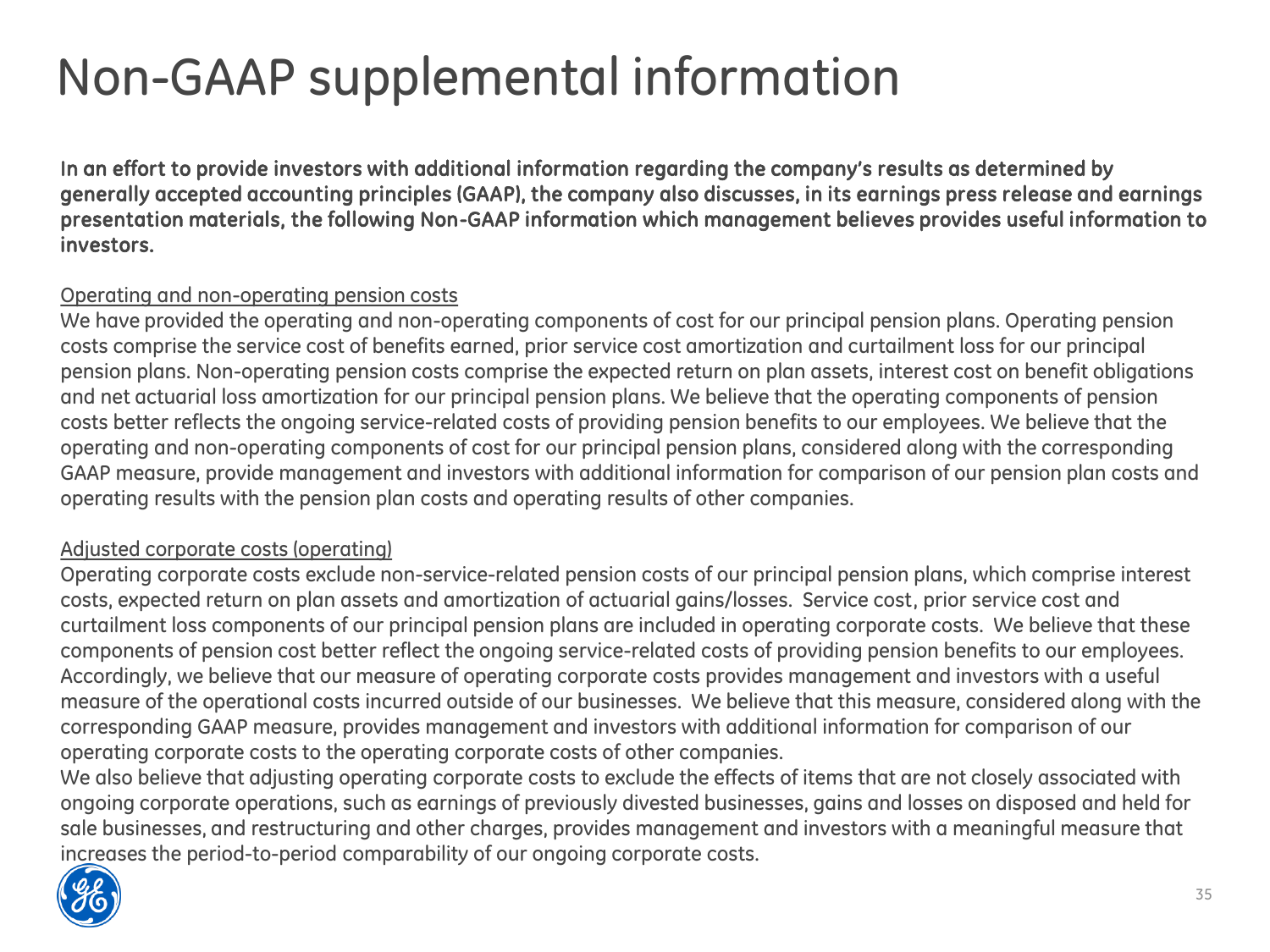#### Industrial Segment Organic Revenue Growth

Organic revenue growth measures revenue excluding the effects of acquisitions, business dispositions and currency exchange rates. We believe that this measure provides management and investors with a more complete understanding of underlying operating results and trends of established, ongoing operations by excluding the effect of acquisitions, dispositions and currency exchange, which activities are subject to volatility and can obscure underlying trends. We also believe that presenting organic revenue growth separately for our industrial businesses provides management and investors with useful information about the trends of our industrial businesses and enables a more direct comparison to other non-financial businesses and companies. Management recognizes that the term "organic revenue growth" may be interpreted differently by other companies and under different circumstances. Although this may have an effect on comparability of absolute percentage growth from company to company, we believe that these measures are useful in assessing trends of the respective businesses or companies and may therefore be a useful tool in assessing period-to-period performance trends.

#### Industrial Segment Organic Operating Profit Growth

Operating profit growth measures profit excluding the effects of acquisitions, business dispositions and currency exchange rates. We believe that this measure provides management and investors with a more complete understanding of underlying operating results and trends of established, ongoing operations by excluding the effect of acquisitions, dispositions and currency exchange, which activities are subject to volatility and can obscure underlying trends. Management recognizes that the term "organic operating profit growth" may be interpreted differently by other companies and under different circumstances. Although this may have an effect on comparability of absolute percentage growth from company to company, we believe that these measures are useful in assessing trends of the respective businesses or companies and may therefore be a useful tool in assessing period-to-period performance trends.

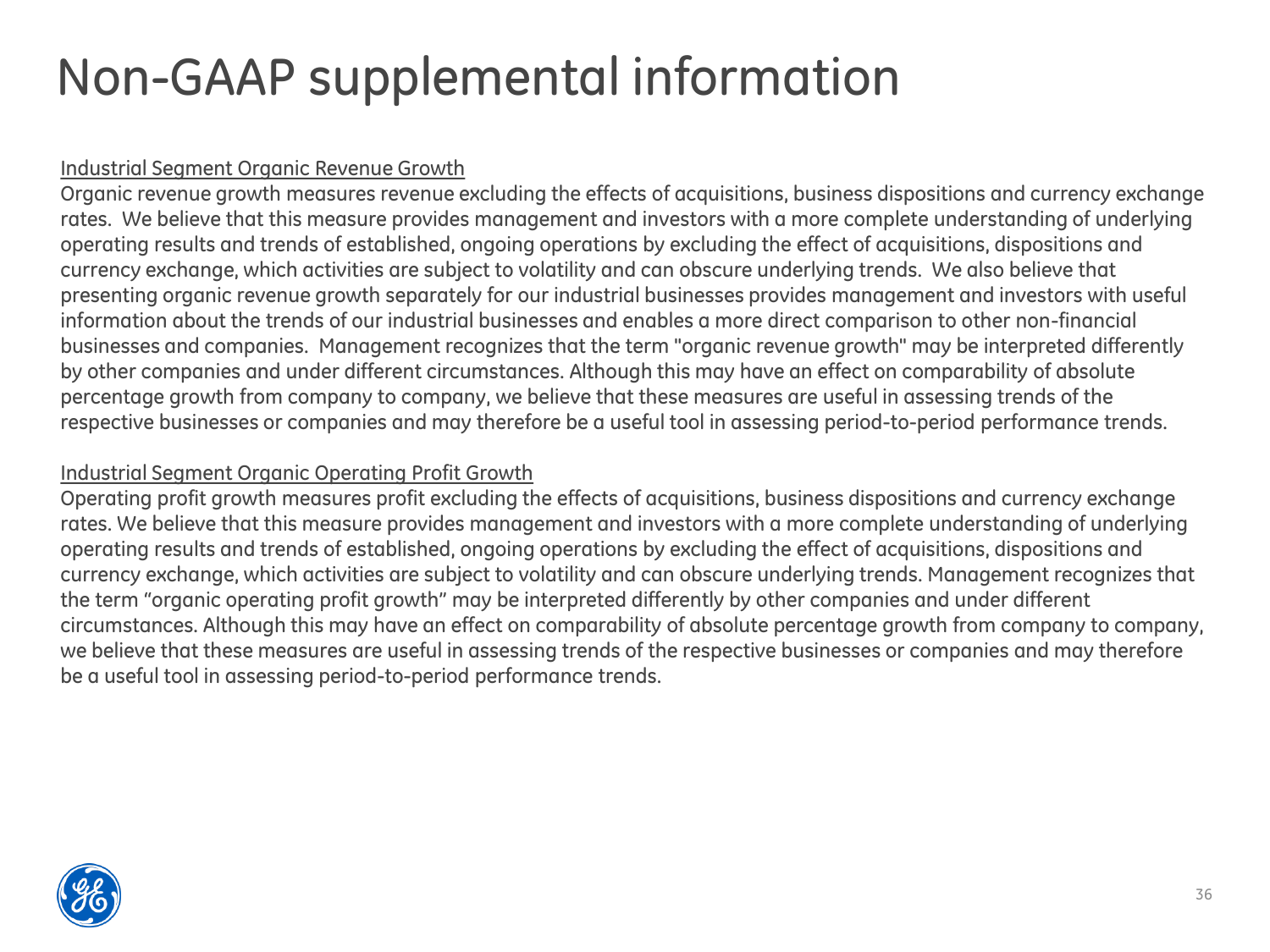#### Industrial Cash Flows from Operating Activities (Industrial CFOA)

We define "Industrial CFOA" as GE's cash from operating activities (continuing operations) less the amount of dividends received by GE from GE Capital. This includes the effects of intercompany transactions, including GE customer receivables sold to GE Capital; GE Capital services for trade receivables management and material procurement; buildings and equipment leased by GE from GE Capital; information technology (IT) and other services sold to GE Capital by GE; aircraft engines manufactured by GE that are installed on aircraft purchased by GE Capital from third-party producers for lease to others; and various investments, loans and allocations of GE corporate overhead costs. We believe that investors may find it useful to compare GE's operating cash flows without the effect of GE Capital dividends, since these dividends are not representative of the operating cash flows of our industrial businesses and can vary from period to period based upon the results of the financial services businesses. Management recognizes that this measure may not be comparable to cash flow results of companies which contain both industrial and financial services businesses, but believes that this comparison is aided by the provision of additional information about the amounts of dividends paid by our financial services business and the separate presentation in our financial statements of the GE Capital cash flows. We believe that our measure of Industrial CFOA provides management and investors with a useful measure to compare the capacity of our industrial operations to generate operating cash flow with the operating cash flow of other non-financial businesses and companies and as such provides a useful measure to supplement the reported GAAP CFOA measure.

#### Free cash flow

We define free cash flow as GE's cash from operating activities (continuing operations) less GE additions to property, plant and equipment, which are included in cash flows from investing activities. We believe that free cash flow is a useful financial metric to assess our ability to pursue opportunities to enhance our growth. We also believe that presenting free cash flow separately for our industrial businesses provides management and investors with useful information about the trends of our industrial businesses and enables a more direct comparison to other non-financial businesses and companies. Management recognizes that the term free cash flow may be interpreted differently by other companies and under different circumstances. Although this may have an effect on comparability of absolute percentage growth from company to company, we believe that these measures are useful in assessing trends of the respective businesses or companies and may therefore be a useful tool in assessing period-to-period performance trends.

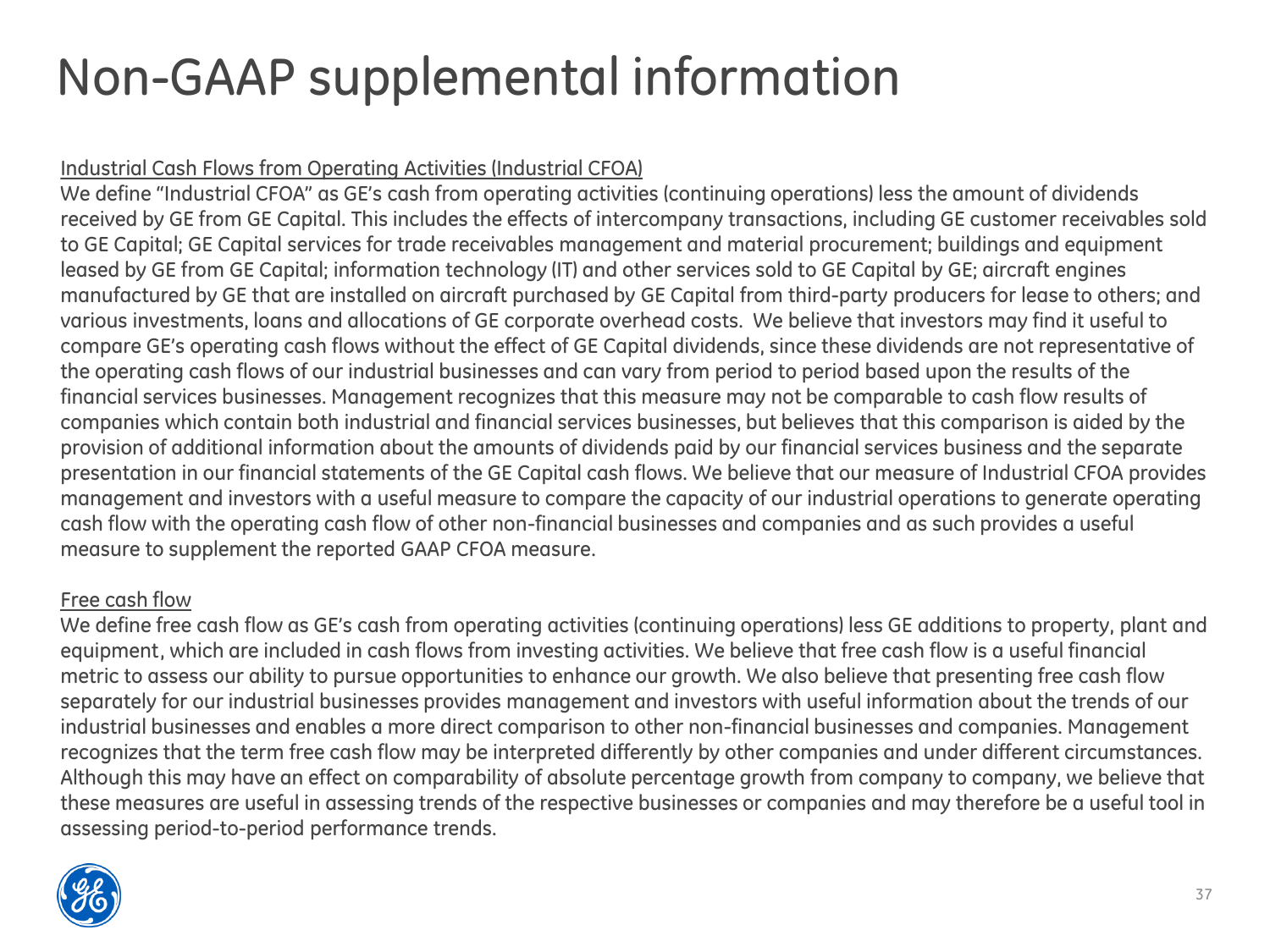#### Industrial operating earnings and EPS and GE Capital operating earnings (loss) and EPS

Operating earnings (loss) excludes non-service related pension costs of our principal pension plans comprising interest cost, expected return on plan assets and amortization of actuarial gains/losses. The service cost, prior service cost and curtailment loss components of our principal pension plans are included in operating earnings. We believe that these components of pension cost better reflect the ongoing service-related costs of providing pension benefits to our employees. As such, we believe that our measure of operating earnings (loss) provides management and investors with a useful measure of the operational results of our business. Other components of GAAP pension cost are mainly driven by capital allocation decisions and market performance, and we manage these separately from the operational performance of our businesses. Neither GAAP nor operating pension costs are necessarily indicative of the current or future cash flow requirements related to our pension plan. We also believe that this measure, considered along with the corresponding GAAP measure, provides management and investors with additional information for comparison of our operating results to the operating results of other companies.

We believe that presenting operating earnings and operating EPS separately for our industrial and financial services businesses also provides management and investors with useful information about the relative size of our industrial and financial services businesses in relation to the total company.

#### GE Industrial Operating + Verticals EPS

As described above, Verticals represents the GE Capital businesses that we expect to retain. We believe that presenting Industrial operating + Vertical earnings-per-share amounts provides management and investors with a useful measure to evaluate the performance of the businesses we expect to retain after the disposition of most of our financial services business.

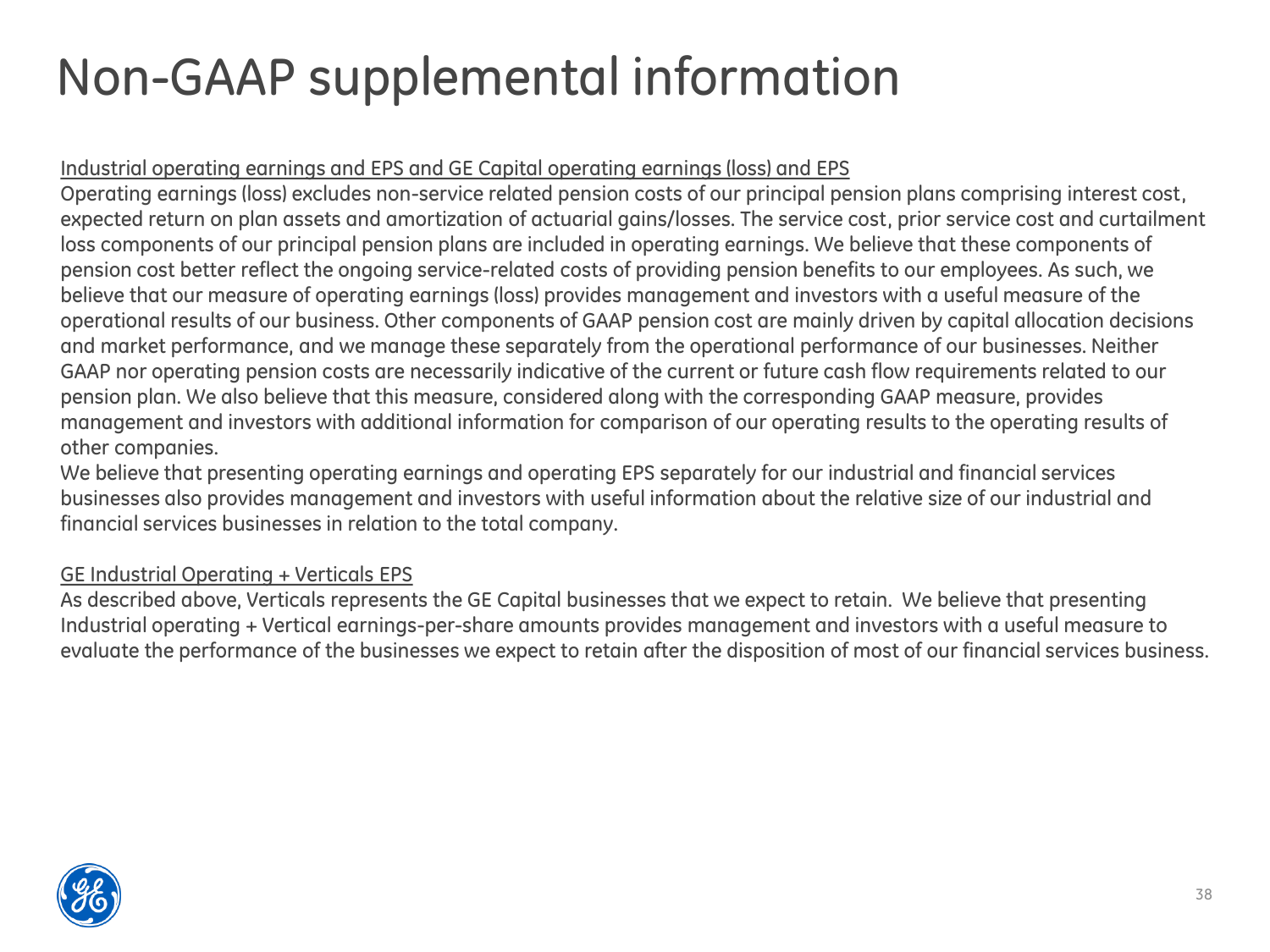#### GE Capital Ending Net Investment (ENI), excluding liquidity

We use ENI to measure the size of our Capital segment. We believe that this measure is a useful indicator of the capital (debt or equity) required to fund a business as it adjusts for non-interest bearing current liabilities generated in the normal course of business that do not require a capital outlay. We also believe that by excluding liquidity, we provide a meaningful measure of assets requiring capital to fund our Capital segment as a substantial amount of liquidity resulted from debt issuances to prefund future debt maturities and will not be used to fund additional assets. Liquidity consists of cash and equivalents and certain high quality interest bearing deposits of the U.S. Treasury. As a general matter, investments included in liquidity are expected to be highly liquid, giving us the ability to readily convert them to cash. Providing this measure will help investors measure how we are performing against our previously communicated goal to reduce the size of our financial services segment.

#### GE Capital Tier 1 Common Ratio Estimate

The GE Capital Tier 1 common ratio estimate is the ratio of Tier 1 common equity to total risk-weighted assets as calculated based on our interpretation of the standardized U.S. Basel 3 capital rules on a transitional basis, which is subject to review and consultation with our regulators. As such, the methodology of calculating this ratio may be refined over time as we discuss its interpretation and application with our regulators. As of December 31, 2015, we are not required by our regulators to disclose this capital ratio, and therefore this capital ratio is considered a non-GAAP financial measure. We believe that this estimated capital ratio is a useful measure to investors because it is widely used by analysts and regulators to assess the capital position of financial services companies.